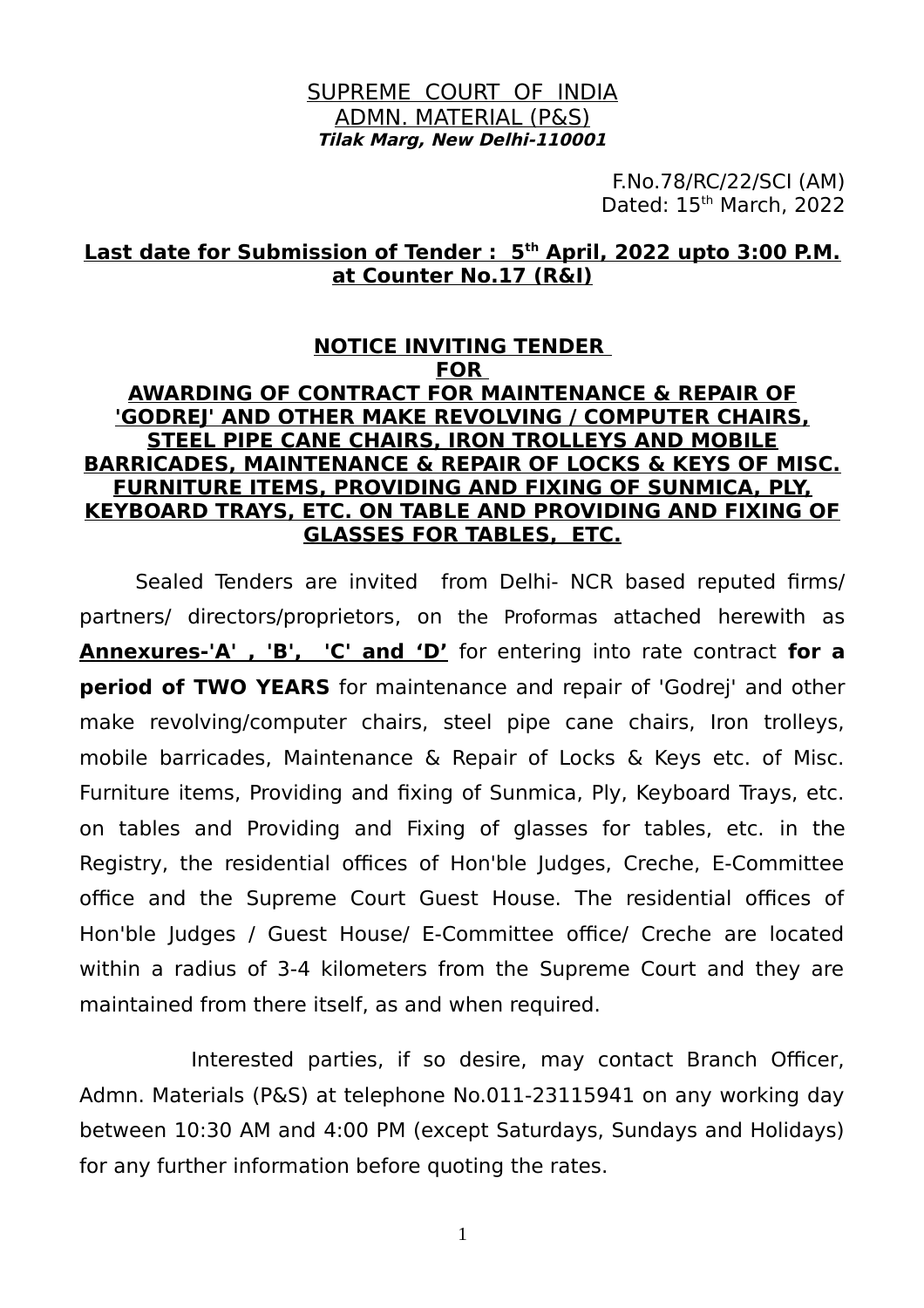## **A. TENDER**

- 1. Three separate sealed envelopes should be used for submitting (I) Tender document and (II) Samples as per Annexure 'C' and (III) Earnest Money superscribing on the respective envelopes (a) Tender for awarding the contract of maintenance and repair of 'Godrej' and other make revolving / computer chairs, steel pipe cane chairs and Iron trolleys etc., Maintenance & Repair of Locks & Keys etc. of Misc. Furniture items, Providing and fixing of Sunmica, Ply, Keyboard Trays, etc. on tables and Providing and Fixing of glasses for tables, etc. (b) Samples as per Annexure 'C' and (c)Earnest Money for awarding the rate contract of maintenance and repair of 'Godrej' and other make revolving/computer chairs, steel pipe cane chairs and Iron trolleys etc., Maintenance & Repair of Locks & Keys etc. of Misc. Furniture items, Providing and fixing of Sunmica, Ply, Keyboard Trays, etc. on tables and Providing and Fixing of glasses for tables, etc.
- 2. The tender may be sent by post sufficiently early so as to reach the Registry within the stipulated date and time, or may be delivered at Counter No.17 (R&I). If tender is sent through Messenger, an authority letter from the tenderer with proof of identity may also be given to the Messenger so that he could show the same alongwith his own identity proof to the Reception Office at Reception Counter No.17.
- 3. No Earnest Money shall be required from the Tenderers whose names are included in NSIC list or registered in NSIC/Small Scale Industrial Unit but the tenderer is required to submit the photocopy of valid certificate alongwith the tender in place of earnest money.
- 4. The tenderer is expected to examine all the instructions, Proformas, terms & conditions and specifications in the tender documents. Failing to furnish all information required by the tender document in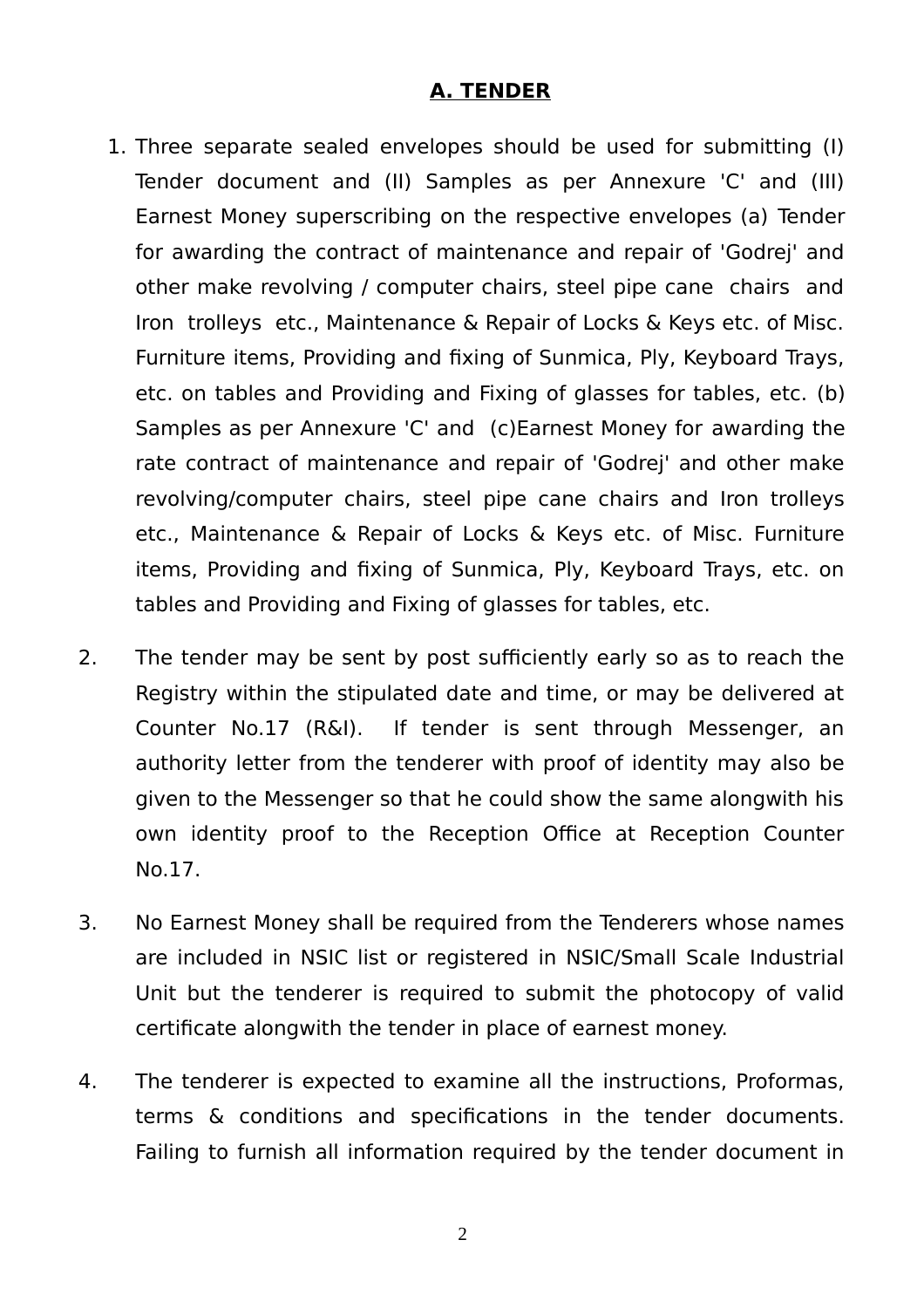any respect will be at the tenderer's risk and may result in the rejection of the tender.

- 5. The tender must be received not later than the date & time specified for submitting the same. In case the date of submitting the tender will be declared as holiday by the Govt. of India then the next day will be treated as due date of the tender.
- 6. Rates quoted in the tender will remain unchanged during the contractual period. Under no circumstances rate revision will be allowed.

### **B. TERMS AND CONDITIONS OF TENDER**

- 7. The tenderers are required to quote their lowest rates, GST (with percentage) discounts and details (inclusive of labour and cartage charges) as per the Annexure-A & B annexed thereto.
- 8. The tenderers are required to send their tender along with **Demand Draft of Rs.5500/- (Rupees Five Thousand Five Hundred only), Rs.4000/-(Rupees Four Thousand Only), Rs.11,000/-(Rupees Eleven Thousand only), Rs.1300/-(Rupees One Thousand Three Hundred Only) SEPARATELY for awarding of Contract for (i)maintenance and repair of 'Godrej' and other make Chairs & repairing of Steel Pipe Cane Chairs & (ii)repairing of Iron Trolleys, Barricades, etc. (iii) Maintenance and Repair of Locks, keys, etc. of Misc. Furniture items & Providing and fixing of Sunmica, Ply, top, Keyboard trays, etc. on tables (iv) Providing and fixing of glasses on tables, etc. respectively drawn in favour of "The Registrar (Admin.) Supreme Court of India" payable at New Delhi as Earnest Money,** by writing the name of the firm and telephone number on the reverse side of the Demand Draft. No Interest will be payable on EMD. If the firm is exempted from depositing the EMD, Certificate to this effect has to be submitted alongwith the tender document.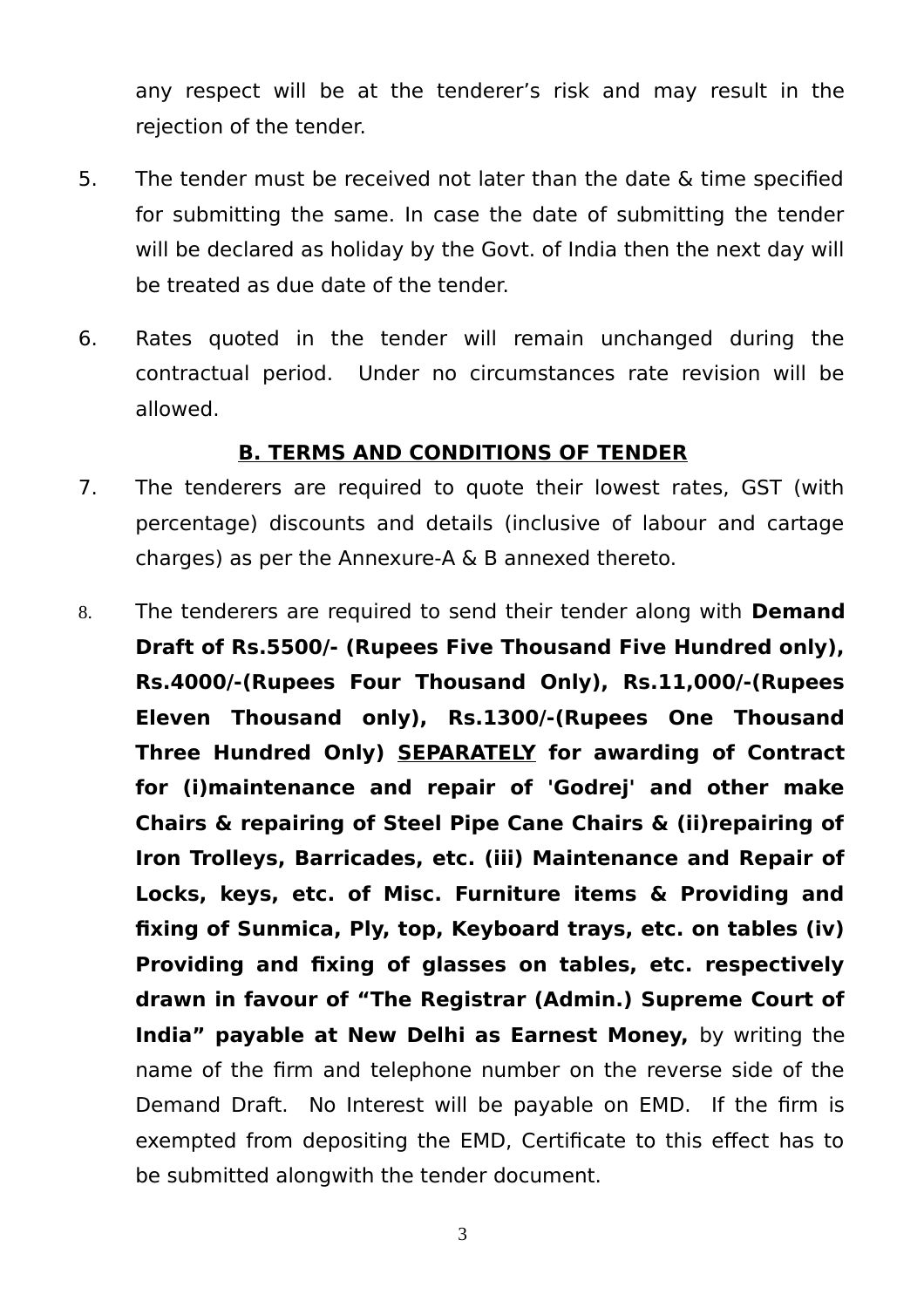- 9. Earnest Money Deposit of unsuccessful tenderers would be returned by way of RTGS/NEFT or cheque after the contract has been finally awarded to the successful tenderer. A copy of cancelled cheque is required to facilitate refund of EMD amount.
- 10. The rates should be valid for a minimum period of 90 days from the date of opening of tender. The tenderer shall not be entitled during the said period of 90 days to revoke or cancel its tender or to vary the tender or any terms thereof.
- 11. It is made clear that if the services rendered by the firm are not found satisfactory at any time during the period of contract, the contract is liable to be cancelled without any notice subject to the terms and conditions of the tender.
- 12. Rates for repair and maintenance **with labour and cartage charges** of furniture items are required to be submitted in the format as per Annexure-'A' and 'B' for two years. The rates shall remain in force for the entire period of contract unless it is terminated. Further, the contract may also be extended for further subject to satisfactory performance.
- 13. Hypothetical or conditional Tenderers will not be entertained. Tender once submitted shall not be allowed to be withdrawn or altered otherwise appropriate action as may be deemed fit by the Registry will be taken against that Tenderer, including forfeiture of Earnest Money. The tenderer shall be bound by the terms and conditions of the tender. If the tender is withdrawn or altered by the concerned party at any time after it is submitted, appropriate action may be taken.
- 14. Over-writing/over-typing or erasing of the figures which render it doubtful or ambiguous are not allowed and shall render the tender invalid.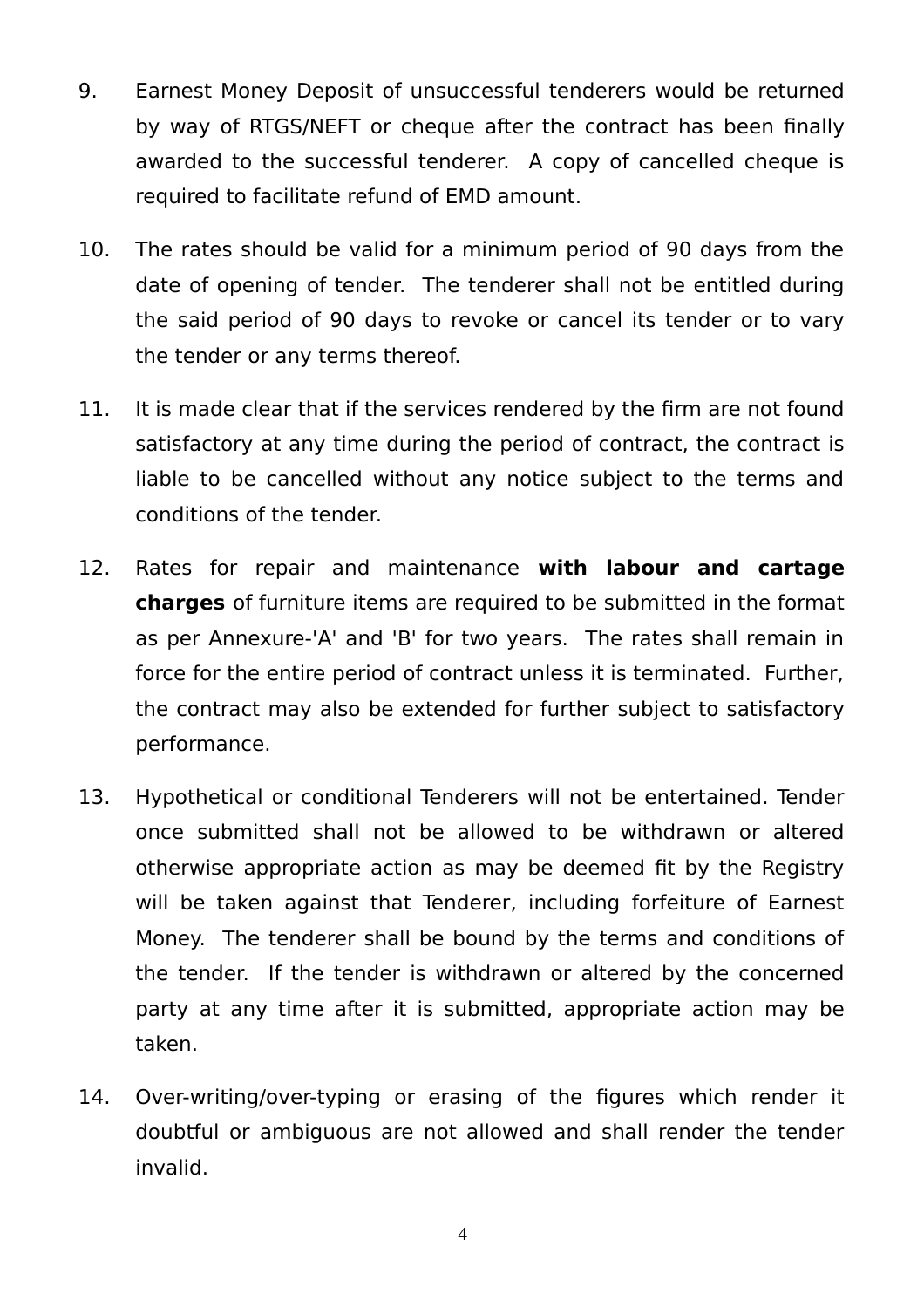- 15. The Registry will deal with the tenderer directly and no middlemen/ agents/commission agents etc. should be asked by the tenderer to represent the cause and they will not be entertained by the Registry. The Tender Form is not transferable and agency shall not be permitted to transfer its rights and obligations to any other person/organization or otherwise.
- 16. The tenderer shall give an undertaking (as per Annexure-'D') that the Firm/Partners/Director/Proprietor has not been blacklisted and its business dealings with Central/State Government/Public Sector Units/Autonomous bodies have not been banned/terminated on the account of poor performance.
- 17. The Earnest Money/Security Deposit shall stand forfeited in case of breach of any of the conditions mentioned herein.
- 18. The Registry, in its discretion, reserves the right to make any change, at any time, in the terms and conditions of the Notice Inviting Tender and accept or reject any or all the tenders, wholly or completely, without assigning any reason thereof at any stage of tendering process.
- 19. The tenderer shall quote rates both in figures and words with blue/ black ball pen. In case of any discrepancy, the figures mentioned in words will be considered.
- 20. The tenderer should specifically state whether rates are inclusive of GST (as applicable) and if it is not, it will be deemed that rates are inclusive of GST.
- 21. All the pages of quotations including the documents submitted therein must be duly signed and stamped failing which the offer shall be liable for rejection.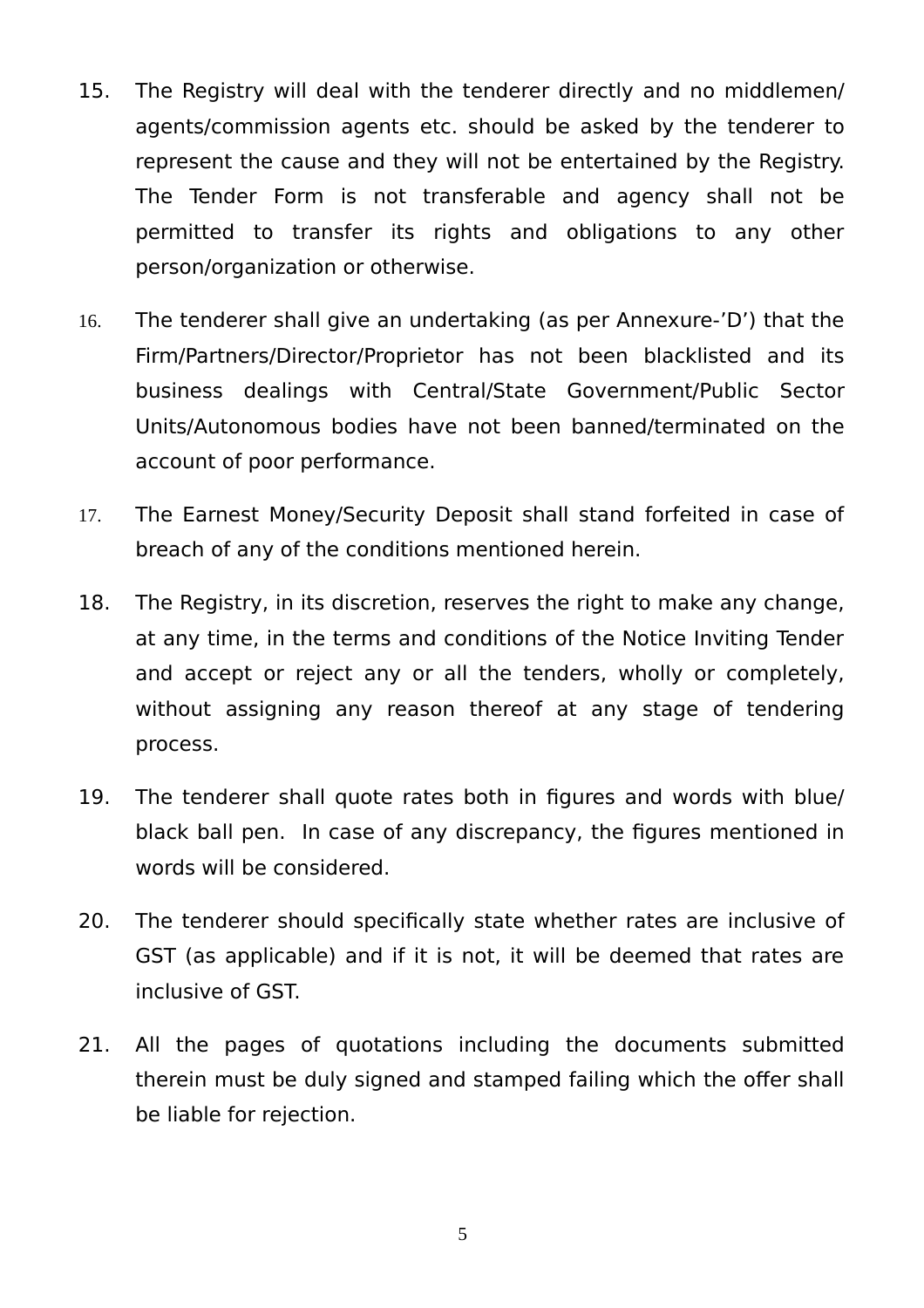- 22. The Registry is not bound to accept the rates submitted by the lowest tenderer or any other tenderer nor does it undertake to assign any reasons for its decision in this matter.
- 23. Bidders shall not be permitted to withdraw their offer or modify the terms and conditions thereof. In case the bidder fails to observe and comply with the stipulations made herein or backs out after quoting the rates, the aforesaid bid security shall be forfeited.
- 24. The tenderer should submit proof of his domicile in Delhi city along with address of the office.
- 25. The tenderer should have a well established workshop & possess minimum three years' experience in any reputed organization including in the Government Offices.
- 26. The Registry reserves the right to award the contract to more than one firm for maintenance and repair of 'Godrej' and other make revolving/computer chairs, steel pipe cane chairs and Iron trolleys etc., Maintenance & Repair of Locks & Keys etc. of Misc. Furniture items, Providing and fixing of Sunmica, Ply, Keyboard Trays, etc. on tables and Providing and Fixing of glasses for tables, etc. subject to the terms and conditions of the tender.

### **C. TERMS AND CONDITIONS FOR SUCCESSFUL TENDERER**

27. The Successful tenderer shall have to deposit **Performance Security amount of Rs.7500/-(Rupees Seven Thousand Five Hundred only), Rs.6000/-(Rupees Six Thousand only), Rs.16000/- (Rupees Sixteen Thousand only) and Rs.2000/- (Rupees Two Thousand Only) SEPARATELY for the contract of (i)maintenance and repair of 'Godrej' and other make Chairs & repairing of Steel Pipe Cane Chairs & (ii)repairing of Iron Trolleys, Barricades, etc. (iii) Maintenance and Repair of Locks, keys, etc. of Misc. Furniture items & Providing and**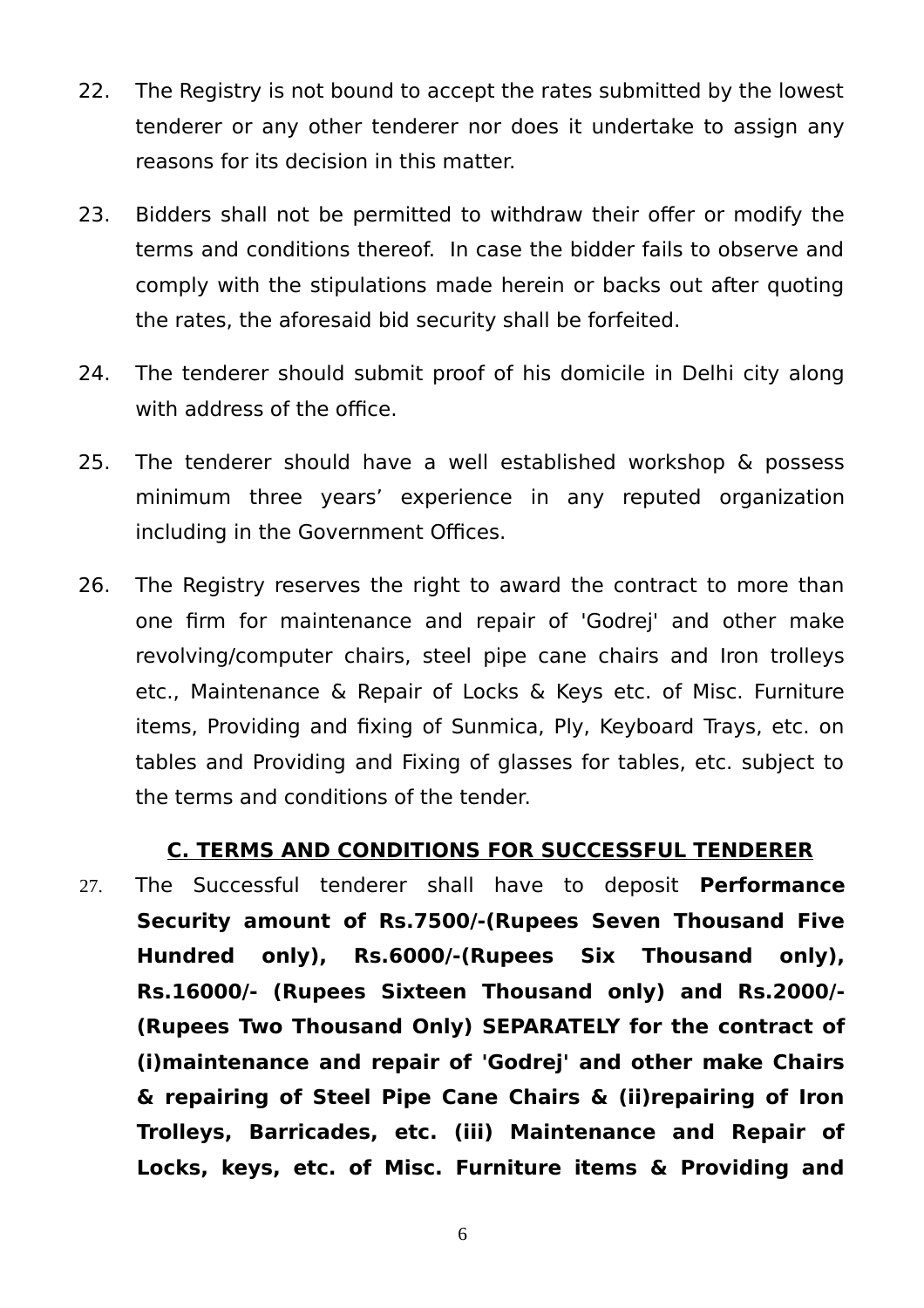**fixing of Sunmica, Ply, top, Keyboard trays, etc. on tables (iv) Providing and fixing of glasses on tables, etc. respectively by way of Bank Guarantee/Demand Draft, drawn in favour of "The Registrar (Admn.), Supreme Court of India, New Delhi,** which will be released after 60 days from the date of the successful completion of the contractual period or payment of the last bill, whichever occurs later, on written request of the tenderer. If the successful tender abandons the contract prematurely, or fails to perform his part of contract, the security deposit or any part thereof will be liable to be forfeited.

- 28. The rates so quoted should be valid for a period of **Two Years** from the date of awarding of contract, as the work will be required to be done at different intervals during the contractual period as and when required. Rates quoted shall include costs of commuting and no separate travelling charges shall be admissible.
- 29. The successful tenderer will have to abide by the terms and conditions as may be fixed from time to time by the Registrar, Supreme Court of India, New Delhi.
- 30. The successful tenderer to whom contract is awarded shall be required to attend the job howsoever small it may be within 24 hours either on call basis or after the receipt of work order by post, through e-mail, whichever is communicated earlier. The person attending the work should be available in the Registry or at the point of location of actual work at short notice.
- 31. At least one skilled carpenter shall be made available in the Registry by the firm and he will be required to report for work to the Branch Officer (Admn. Materials) on all working days from 9:00 am to 6:00 pm or as per requirement arises from time to time.
- 32. If the work is found unsatisfactory, items replaced are not found in conformity with the approved samples or the visit of skilled worker to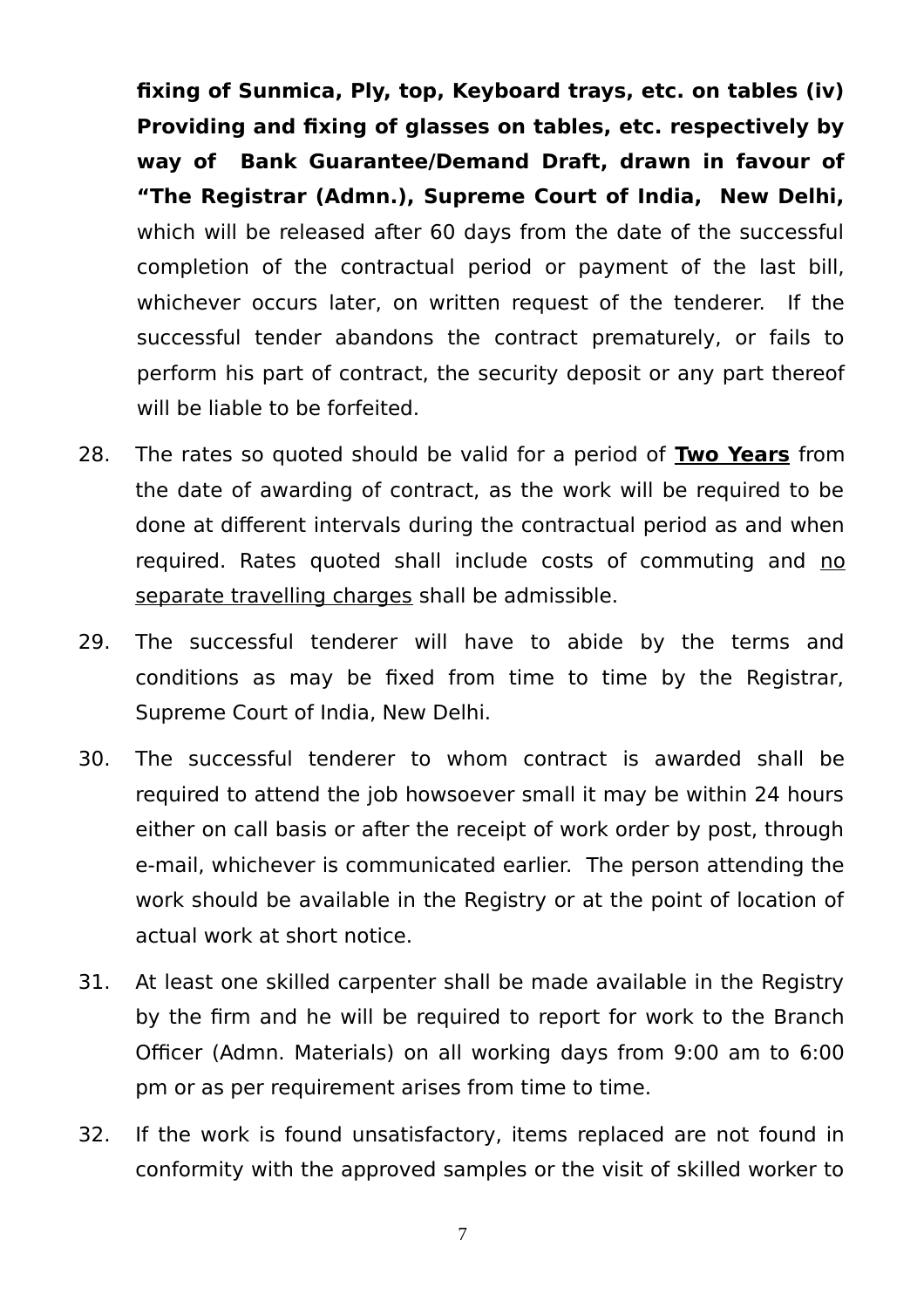the office is not regular, the contract can be terminated by the Registry at any time without assigning any reason therefor. The decision of the Registry in this regard shall be final and binding on the firm.

- 33. The work is to be carried out in the premises of the Registry/residential offices of Hon'ble Judges and other places as and when required. The work which cannot be done in the office premises, residential offices of Hon'ble Judges, etc., would be allowed to be done outside for which no extra charges will, however, be payable on this account.
- 34. Any loss or damage caused to any of the Registry's item by the successful tenderer while doing/performing the job will be recovered from the successful tenderer and the decision of the Registry in this regard will be final and unassailable.
- 35. The Registry shall have no liability, financial or otherwise, for any harm/damage/injury incurred by the manpower deployed by the successful tenderer in the course of performing of work. Neither the successful tenderer nor his workers shall have any claim on this Registry for compensation or financial assistance on this account.
- 36. The firm/contractor shall be responsible for any injury or accident to the carpenter/person deployed by them.
- 37. The successful tenderer shall ensure that the personnel so deployed should maintain due decorum as well as prohibit its personnel on duty from smoking or lighting fire within the premises etc.
- 38. The successful tenderer shall undertake/ensure that the character and antecedents of each individual employee deployed by them have been got verified by the Police Authorities and record be maintained to this effect and further shall be verified from time to time so far.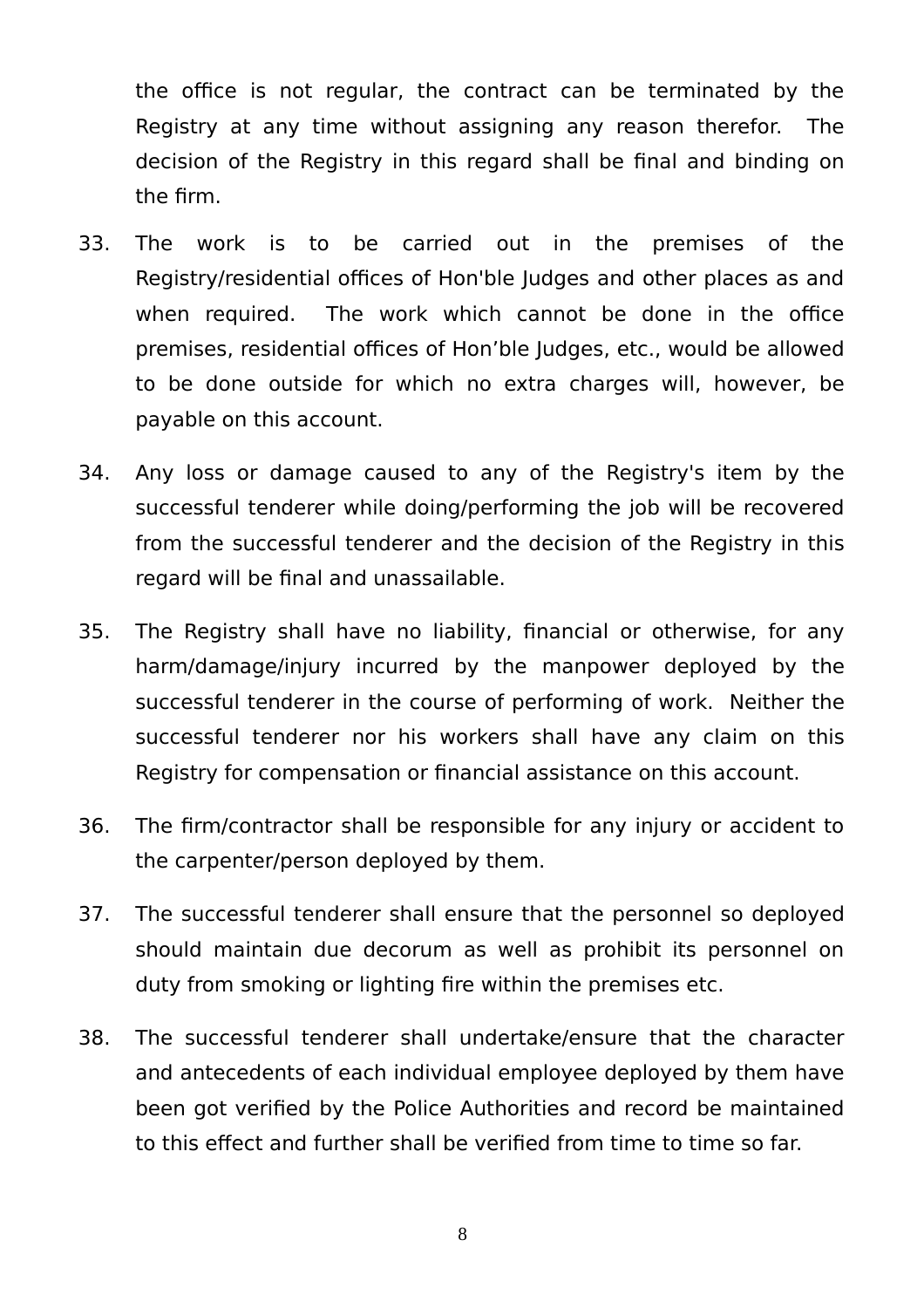- 39. The work executed by the firm should be to the satisfaction of the concerned officer where work was executed. If the same is not found satisfactory, the firm will have to do the job again at its own cost. The decision of the concerned officer and of the Registry in this regard will be final and unassailable and binding on the tenderer.
- 40. Payment of the work done shall be made on bill basis generally within 15 days from the date of the presentation of proper bill with satisfactory reports from the concerned officer/official.

## **D. PENALTIES**

- 41. In case the successful bidder backs out and/or fails to take up the job, under the contract, the Performance Security will be forfeited by the Competent Authority.
- 42. If irrespective of the fact whether the Registry gets the job done or not from the outside, **a penalty upto 1% per week of total cost of delayed job subject to maximum penalty of 10% of the total cost**, will be deducted from the Bill in respect of the jobs which are not done within the stipulated period (if the delay is due to wilful laches of the tenderer).
- 43. Even after awarding the said contract, the Registry reserves the right to terminate the same, if the services of the Contractor are not found satisfactory and to entrust the work to another, and to recover from the Contractor, the loss if any, sustained to the Supreme Court.
- 44. If the work is not done within stipulated period and the Registry is forced to get it done at higher rates, the tenderer will have to make payment of the loss caused to the Registry.
- 45. If at any stage, it is found that the performance, quality of work and material is not satisfactory, the contract will be liable to be terminated without any notice and the performance security shall be forfeited.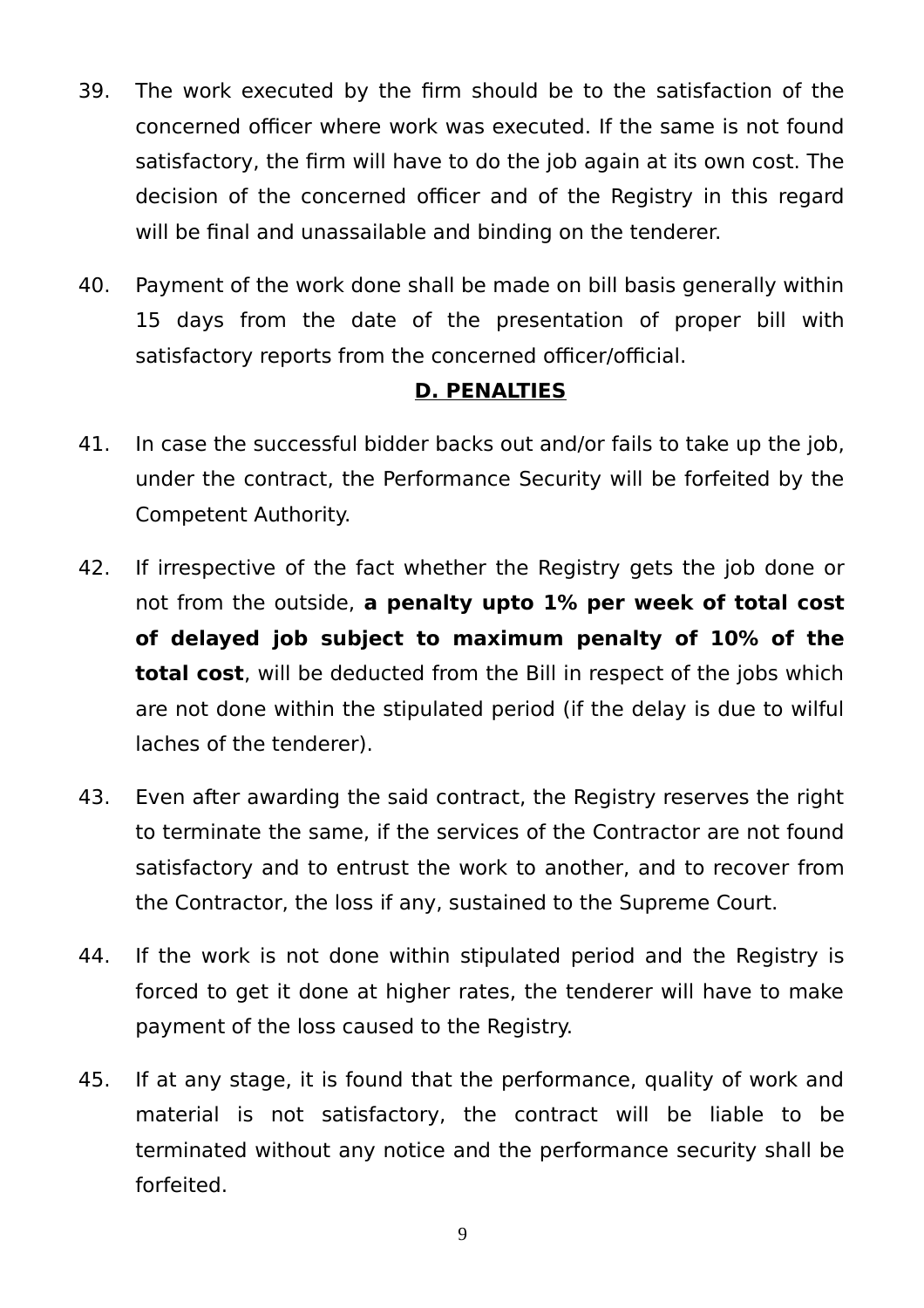46. The successful tenderer will be obliged to attend to the work as per the requirement and the Performance Security shall stand forfeited in case of breach of any of the conditions mentioned herein and if the services of the contractor are found unsatisfactory.

### **E. INVITATION OF TENDER**

Interested parties may send their Tenders in three separate sealed envelopes containing (i) Tender Document and (ii) Samples as per Annexure 'C' and (iii) Earnest Money superscribing on the respective envelopes (a) "Tender for awarding the contract of maintenance and repair of 'Godrej' and other make revolving/computer chairs, steel pipe cane chairs, Iron trolleys and mobile barricades etc." (b) "Samples as per Annexe-C & (c) "Earnest Money for awarding the contract of maintenance and repair of 'Godrej' and other make revolving/computer chairs, steel pipe cane chairs, Iron trolleys and mobile barricades etc., Maintenance & Repair of Locks & Keys etc. of Misc. Furniture items, Providing and fixing of Sunmica, Ply, Keyboard Trays, etc. on tables and Providing and Fixing of glasses for tables, etc.", addressed by name to the undersigned as to reach on or before 5<sup>th</sup> April, 2022 upto 3:00 P.M. which will be opened on the same day at 3:30 P.M. in the Registry by a Committee of Officers of the Registry in the presence of the tenderers or their authorized representatives who may wish to remain present there at that time. The tenders received after due date and/or time and/or without earnest money will not be entertained. In the first instance, envelopes containing Earnest Money and thereafter, Envelopes containing Samples, then Tender respectively will be opened.

> sd/- (Anil Kumar Sharma) Additional Registrar (AM)

**Encls.:** Annexures–'A' to 'D'.

#### **Note : The Registry will remain closed w.e.f. 17.03.2022 to 19.03.2022 on account of "Holi Holidays"**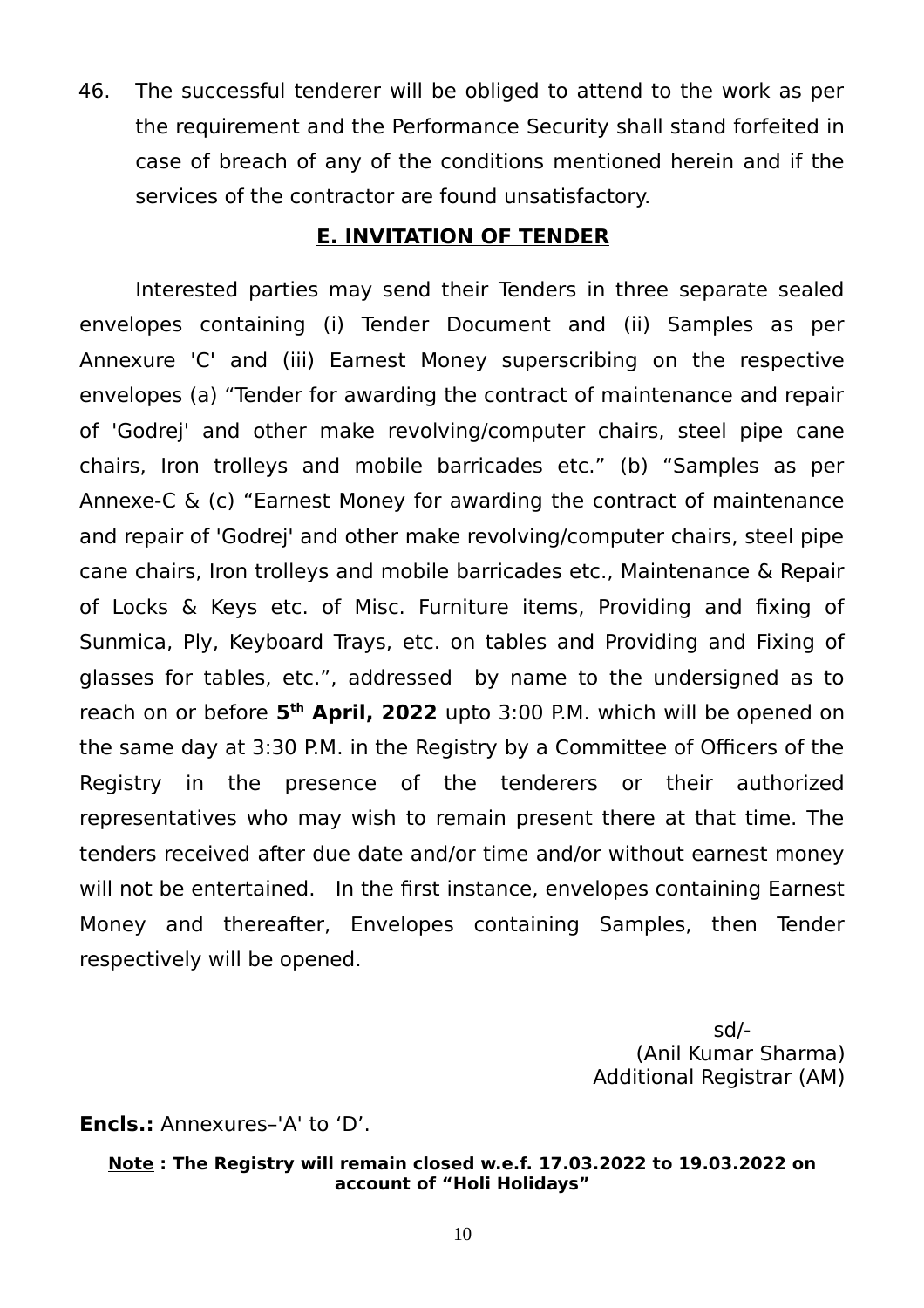#### **Annexure-'A'**

#### SUPREME COURT OF INDIA ADMN.MATERIAL(P&S)

F.No.78/RC/22/SCI (AM) Dated: 15.03.2022

## **Last date: 5th April, 2022**

#### PROFORMA

(To be filled in by the tenderers with reference to Notice Inviting Tender dated 15.03.2022 for Awarding of Contract for maintenance and repair of 'Godrej' and other make revolving/computer chairs, steel pipe cane chairs, Iron trolleys and mobile barricades etc, Maintenance & Repair of Lock & Keys of Misc. Furniture items, Providing and fixing of Sunmica, Ply, top, keyboard, etc. of tables, Providing and fixing of glasses on tables, etc.):

- 1. Name of the tenderer with address :
- 2. Name of the contact person with Mobile / Fax / Telephone No. (s) :
- 3. Fax No./E-mail ID :
- 4. Traders Identification Number (TIN) : (copy)
- 5. GST No. (with copy) :
- 6. Pan Card No. (with copy) :
- 7. Whether all the terms & conditions of the N.I.T. Are agreeable :
- 8. Details of past experience in the field:
- 9. Details of important clients with Contact Nos.:

 Signature with date and Rubber Stamp of the tenderer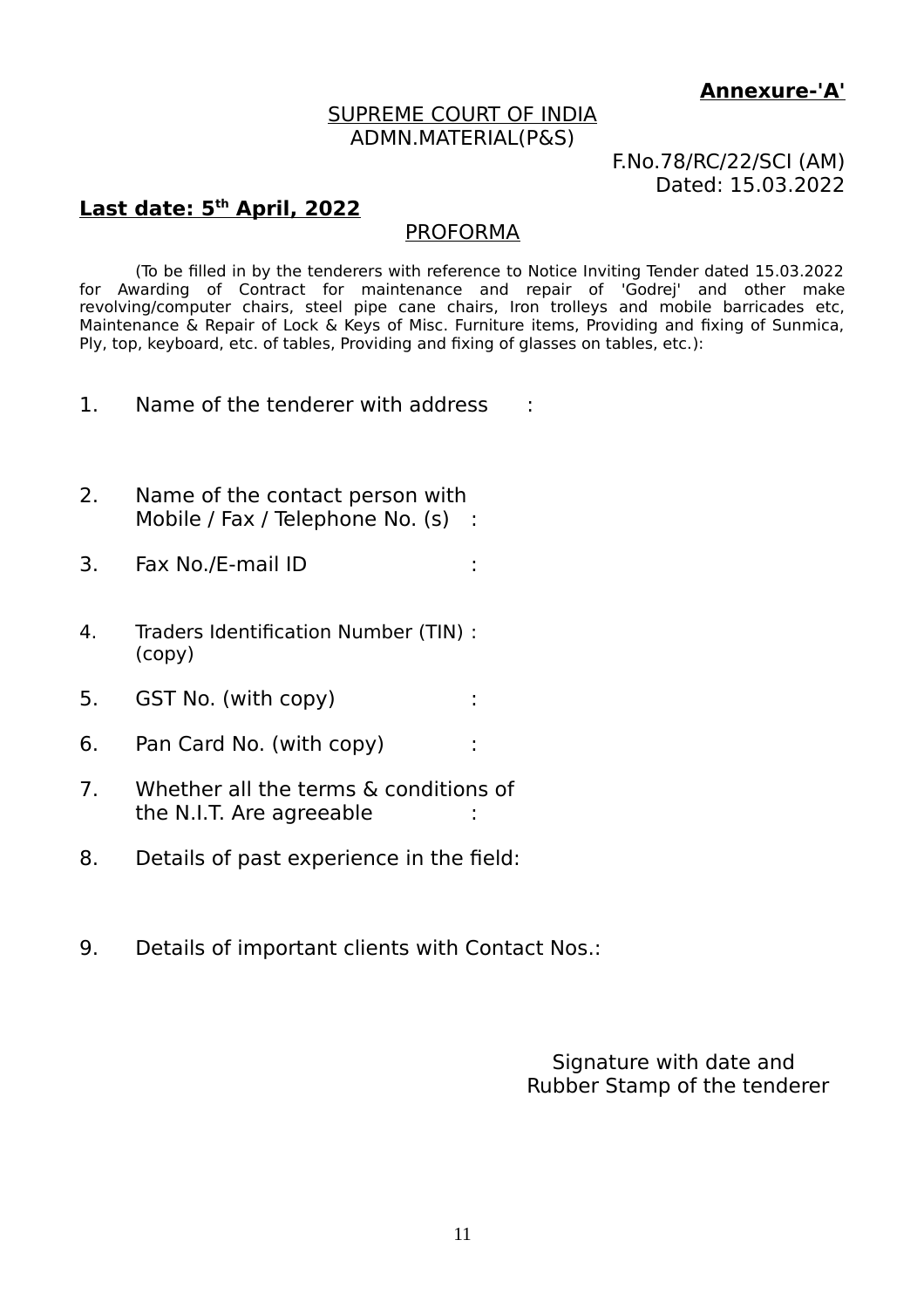#### SUPREME COURT OF INDIA ADMN.MATERIAL(P&S)

#### F.No.78/RC/22/SCI (AM) Dated: 15.03.2022

## **Last date: 5th April, 2022**

### PROFORMA

(To be filled in by the tenderers with reference to Notice Inviting Tender dated 15.03.2022 for awarding of Contract for maintenance and repair of 'Godrej' and other make revolving/computer chairs, steel pipe cane chairs, Iron trolleys and mobile barricades etc., Maintenance & Repair of Lock & Keys of Misc. Furniture items, Providing and fixing of Sunmica, Ply, top, keyboard, etc. of tables, Providing and fixing of glasses on tables, etc. ):

| S.No.        | Items                                                                                                                           | Qty. | Rates<br>(Rs.) |  |  |  |  |
|--------------|---------------------------------------------------------------------------------------------------------------------------------|------|----------------|--|--|--|--|
|              | <b>CHAIRS</b>                                                                                                                   |      |                |  |  |  |  |
|              | (A) 'GODREJ' MAKE EXECUTIVE REVOLVING CHAIRS (LEOMA, ULTIMA ETC.)                                                               |      |                |  |  |  |  |
|              | <b>AND EXECUTIVE REVOLVING CANE CHAIRS</b>                                                                                      |      |                |  |  |  |  |
| $\mathbf{1}$ | Replacement of 'Godrej' Wheel                                                                                                   | Each |                |  |  |  |  |
|              | (as per the design of chair)                                                                                                    |      |                |  |  |  |  |
| 2            | <b>Replacement of Handle</b>                                                                                                    | Each |                |  |  |  |  |
|              | (as per the design of chair)                                                                                                    |      |                |  |  |  |  |
| 3            | <b>Replacement of Shocker</b>                                                                                                   | Each |                |  |  |  |  |
| 4            | <b>Replacement of Base</b>                                                                                                      | Each |                |  |  |  |  |
| 5            | Replacement of Hydraulic System                                                                                                 | Each |                |  |  |  |  |
| 6            | Minor repair with nuts, screws etc.                                                                                             | Each |                |  |  |  |  |
|              | (B) OTHER MAKE EXECUTIVE/ REVOLVING/ COMPUTER/ COUNTER CHAIRS                                                                   |      |                |  |  |  |  |
| 7            | Replacement of Coaster Wheel (Plastic)                                                                                          | Each |                |  |  |  |  |
| 8            | Replacement of Coaster Wheel (Steel)                                                                                            | Each |                |  |  |  |  |
| 9            | Replacement of Handle                                                                                                           | Each |                |  |  |  |  |
| 10           | Providing & fixing of Axle                                                                                                      | Each |                |  |  |  |  |
| 11           | <b>Replacement of Shocker</b>                                                                                                   | Each |                |  |  |  |  |
| 12           | <b>Replacement of Base</b>                                                                                                      | Each |                |  |  |  |  |
| 13           | Change of Back Cover (Plastic)                                                                                                  | Each |                |  |  |  |  |
| 14           | Providing & fixing of Iron Plate                                                                                                | Each |                |  |  |  |  |
| 15           | Minor Repair of chairs (Wooden tub<br>Chairs/Cane Chairs/Revolving Chairs, etc.)<br>with screw, nut, bolt, minor stitching etc. | Each |                |  |  |  |  |
|              | (C) STEEL PIPE CANE CHAIRS                                                                                                      |      |                |  |  |  |  |
| 16           | Providing & Fixing of Canned Seat (Teak Wood)                                                                                   | Each |                |  |  |  |  |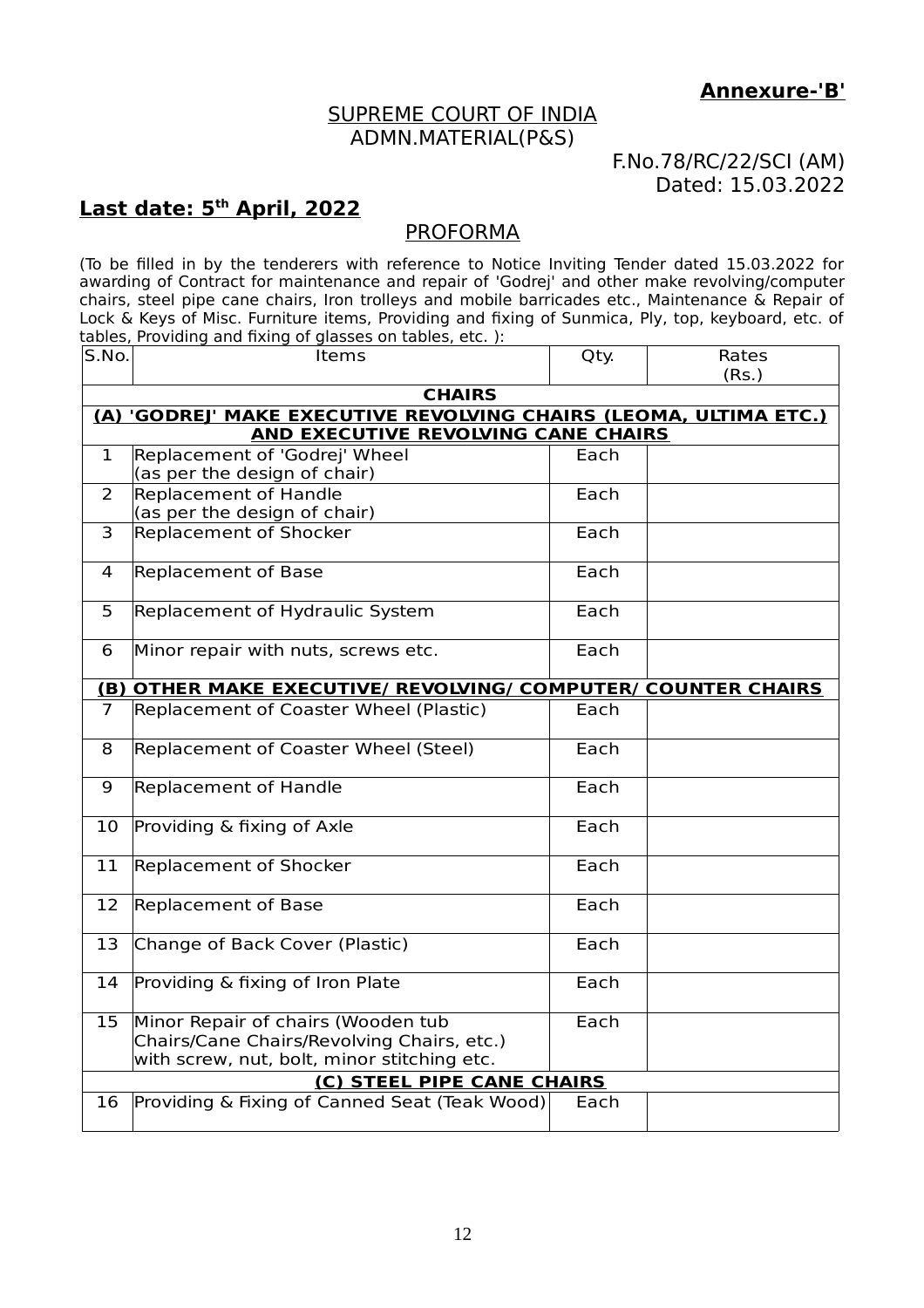| S.No. | Items                                                                                                                                      | Qty. | Rates<br>(Rs.) |
|-------|--------------------------------------------------------------------------------------------------------------------------------------------|------|----------------|
| 17    | Providing & Fixing of Canned Back (Teak<br>Wood)                                                                                           | Each |                |
| 18    | Providing & Fixing of Plastic Cap                                                                                                          | Each |                |
| 19    | Providing & fixing of New Steel Strip to<br>support the Seat                                                                               | Each |                |
| 20    | Providing & Fixing of Teak Wood Arm                                                                                                        | Each |                |
| 21    | Providing & Fixing of Rubber Shoe                                                                                                          | Each |                |
| 22    | Minor repair with nuts, screws etc.                                                                                                        | Each |                |
| 23    | Complete Renovation of a cane chair<br>(replacement of seat & back, cap, handles,<br>rubber shoe including nut bolt with painting<br>etc.) | Each |                |
|       | IRON TROLLEYS, MOBILE BARRICADES, WHEEL CHAIRS, ETC.                                                                                       |      |                |
|       | (D) IRON TROLLEYS, SERVICE/TEA TROLLEYS, HEAVY DUTY TROLLEYS                                                                               |      |                |
| 24    | Providing & Fixing of Heavy duty wheel (6")                                                                                                | Each |                |
| 25    | Providing & Fixing of Heavy duty wheel (8")                                                                                                | Each |                |
| 26    | Providing & Fixing of Ball-bearing Rubber<br>wheel $(6")$                                                                                  | Each |                |
| 27    | Providing & Fixing of Ball-bearing Rubber<br>wheel $(8")$                                                                                  | Each |                |
| 28    | Providing & Fixing of Hand Trolley Wheel                                                                                                   | Each |                |
| 29    | Providing & Fixing of Clamp                                                                                                                | Each |                |
| 30    | Minor Repair (with Oiling/Greasing, nut, bolt,<br>etc.)                                                                                    | Each |                |
| 31    | Replacement of base (18 Gauge Iron Sheet)<br>of Trolley (Sq.ft.)                                                                           | Each |                |
|       | 32 Replacement of Handle (Heavy Iron Round<br>Pipe) of Trolley (Per Running ft.)                                                           | Each |                |
|       | (E) BARRICADES                                                                                                                             |      |                |
| 33    | Providing & Fixing of Ball-bearing Rubber<br>wheel (6")                                                                                    | Each |                |
| 34    | Providing & Fixing of Ball-bearing Rubber<br>wheel $(8")$                                                                                  | Each |                |
| 35    | Providing & fixing of Heavy duty wheel (6")                                                                                                | Each |                |
| 36    | Providing & fixing of Heavy duty wheel (8")                                                                                                | Each |                |
| 37    | Oiling and Greasing                                                                                                                        | Each |                |
|       | (F) MISCELLANEOUS                                                                                                                          |      |                |
| 38    | Providing and Fixing of new wheels (small) of<br>folding Wheel chairs (as per design)                                                      | Each |                |
| 39    | Providing & fixing of Footrest of folding Wheel<br>Chair (as per design)                                                                   | Each |                |
| 40    | Providing and Fixing of new wheels of Wheel-<br><b>Barrows</b> (as per design)                                                             | Each |                |
| 41    | Providing & fixing of Frisking Stand Wheel (As<br>Per design)                                                                              | Each |                |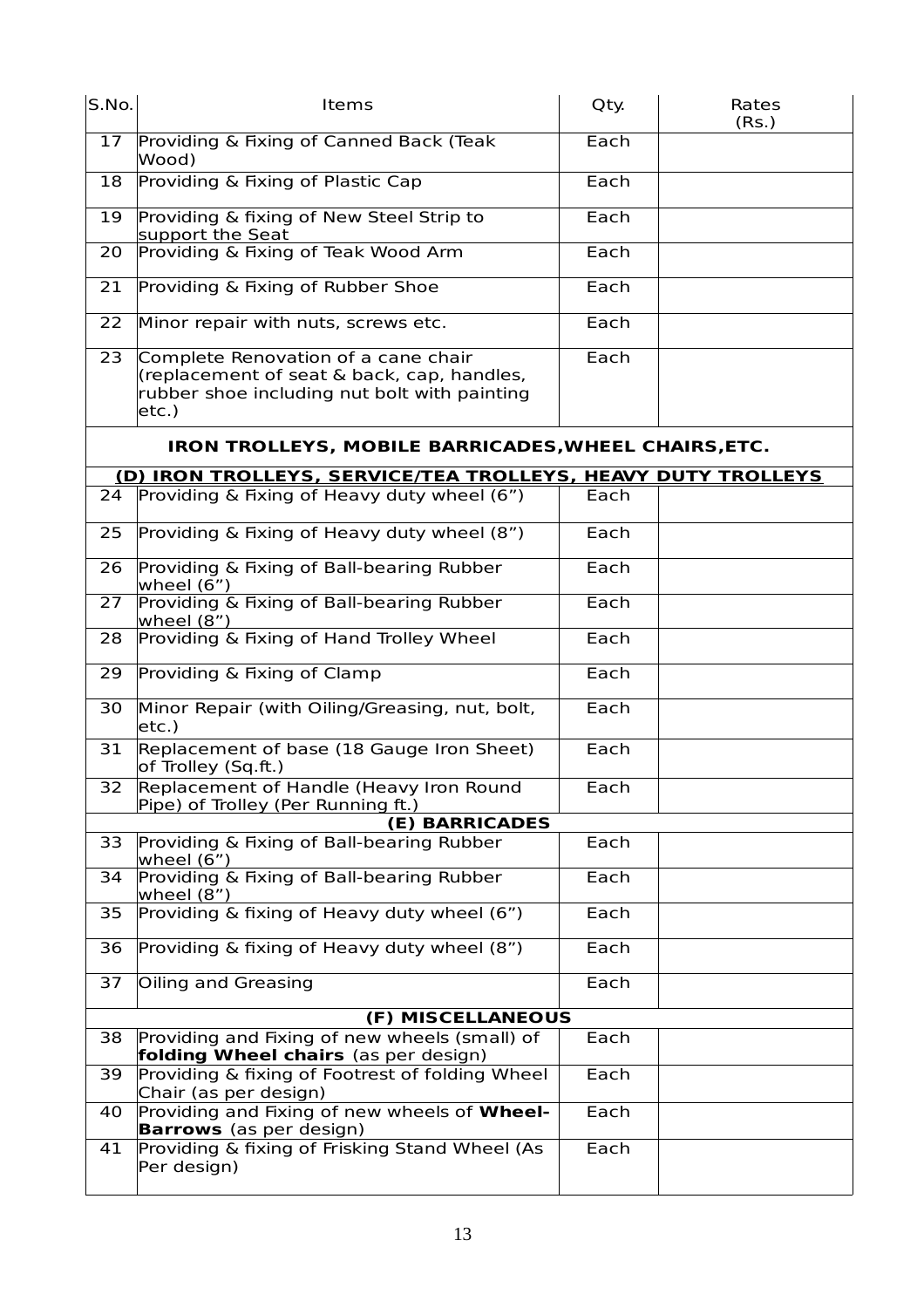| S.<br>No. | Items                                                                                                                        | Qty. | Rates<br>(Rs.) |  |  |  |
|-----------|------------------------------------------------------------------------------------------------------------------------------|------|----------------|--|--|--|
|           | 42 Providing & fixing of Garden Chair shoe (As per<br>designs)                                                               | Each |                |  |  |  |
|           | STEEL TABLES, WOODEN TABLES, STEEL ALMIRAHS, WOODEN ALMIRAHS, STEEL<br>FILING CABINETS, STEEL BOOKSHELVES WOODEN BOOKSHELVES |      |                |  |  |  |
|           | (G) STEEL TABLES                                                                                                             |      |                |  |  |  |
|           | 43 Adjustment of Drawer                                                                                                      | Each |                |  |  |  |
|           | 44 Providing of duplicate Key                                                                                                | Each |                |  |  |  |
| 45        | Opening of Drawer                                                                                                            | Each |                |  |  |  |
| 46        | Providing & Fixing of Steel Handle                                                                                           | Each |                |  |  |  |
|           | 47 Providing & Fixing of complete painted Drawer Box<br>with three drawers (painted) with lock                               | Each |                |  |  |  |
| 48        | Providing & fixing of new Drawer(painted) 18 Gauge                                                                           | Each |                |  |  |  |
|           | 49 Repair of Lock                                                                                                            | Each |                |  |  |  |
| 50        | Providing & fixing of Lock                                                                                                   | Each |                |  |  |  |
|           | 51 Repair of Locking System                                                                                                  | Each |                |  |  |  |
|           | 52 Providing & fixing of Locking system                                                                                      | Each |                |  |  |  |
|           | 53 Providing & Fixing of legs 25mm square pipe                                                                               | Each |                |  |  |  |
| 54        | Minor Repair with nails, screws etc.                                                                                         | Each |                |  |  |  |
|           | (H) WOODEN TABLES                                                                                                            |      |                |  |  |  |
| 55        | Providing and fixing of Handle                                                                                               | Each |                |  |  |  |
| 56        | Repair of Lock                                                                                                               | Each |                |  |  |  |
| 57        | Providing & fixing of Lock                                                                                                   | Each |                |  |  |  |
| 58        | Repair of Locking System                                                                                                     | Each |                |  |  |  |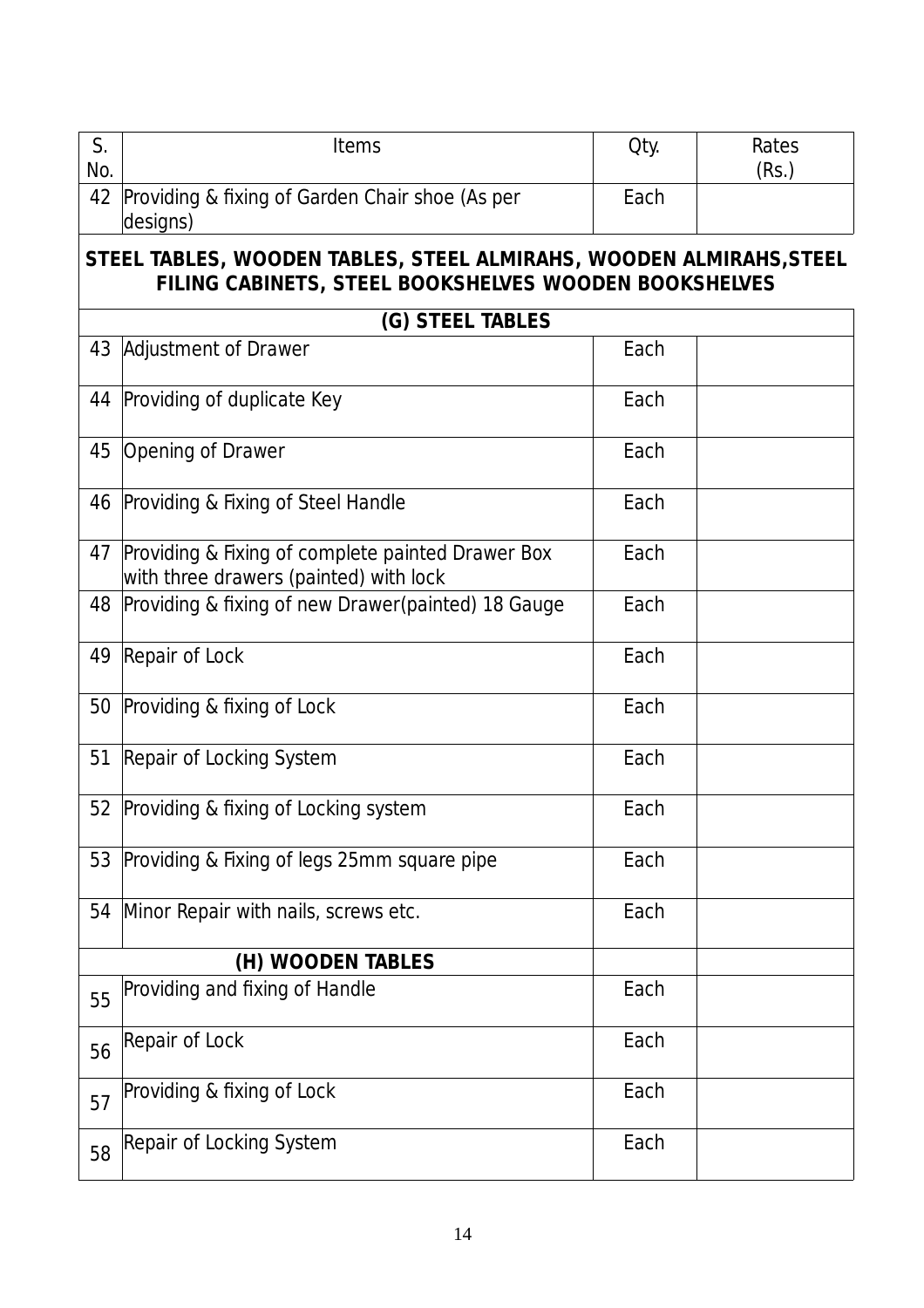| S.<br>No. | Items                                                                                           | Qty.               | Rates<br>(Rs.) |
|-----------|-------------------------------------------------------------------------------------------------|--------------------|----------------|
| 59        | Providing & fixing of Locking system                                                            | Each               |                |
| 60        | Repair of 'Godrej' Lock of Judge Table (Wooden)                                                 | Each               |                |
| 61        | Replacement of 'Godrej' Lock of Judge Table (Wooden)                                            | Each               |                |
| 62        | Providing Key of 'Godrej' Lock of Judge Table                                                   | Each               |                |
| 63        | Providing and fixing of 1 mm Sunmica of "National" /<br>"Marino" / "Greenply" Brand             | Per Sq. Ft.        |                |
| 64        | Providing and fixing of 0.6 mm Sunmica of "National" /<br>"Marino" / "Greenply" Brand           | Per Sq. Ft.        |                |
| 65        | Providing and fixing of 0.8 mm Sunmica of "National" /<br>"Marino" / "Greenply" Brand           | Per Sq. Ft.        |                |
| 66        | Providing and fixing of 4mm ply of ISI mark with<br>polishing                                   | Per Sq. Ft.        |                |
| 67        | Providing and fixing of 6mm ply of ISI mark with<br>polishing                                   | Per Sq. Ft.        |                |
| 68        | Providing and fixing of Teak Wood Margin of 3/4" with<br>polishing                              | Per running<br>Ft. |                |
| 69        | Providing and fixing of 19 mm Nova Pan Top                                                      | Per Sq. Ft.        |                |
| 70        | Providing and fixing of Key Board Tray (plastic) with<br>channels etc.                          | Each               |                |
| 71        | Providing and fixing of Key Board Tray (plastic)                                                | Each               |                |
| 72        | Providing and fixing of Key Board Tray (wooden) with<br>channels                                | Each               |                |
| 73        | Providing and fixing of Key Board Tray (wooden)                                                 | Each               |                |
| 74        | Providing and fixing of New Channel 18 Guage (for<br>plastic/wooden keyboard trays and drawers) | Each               |                |
| 75        | Providing and fixing of Wooden beading / Moulding<br>(as per design and size available)         | Per running<br>Ft. |                |
| 76        | Skirting (as per design and size available)                                                     | Per running<br>Ft. |                |
| 77        | Minor Repair with nails, screws etc.                                                            | Each               |                |
|           | (I) STEEL ALMIRAHS (Big/small)                                                                  |                    |                |
| 78        | Providing and fixing of Handle                                                                  | Each               |                |
| 79        | Repair of Lock                                                                                  | Each               |                |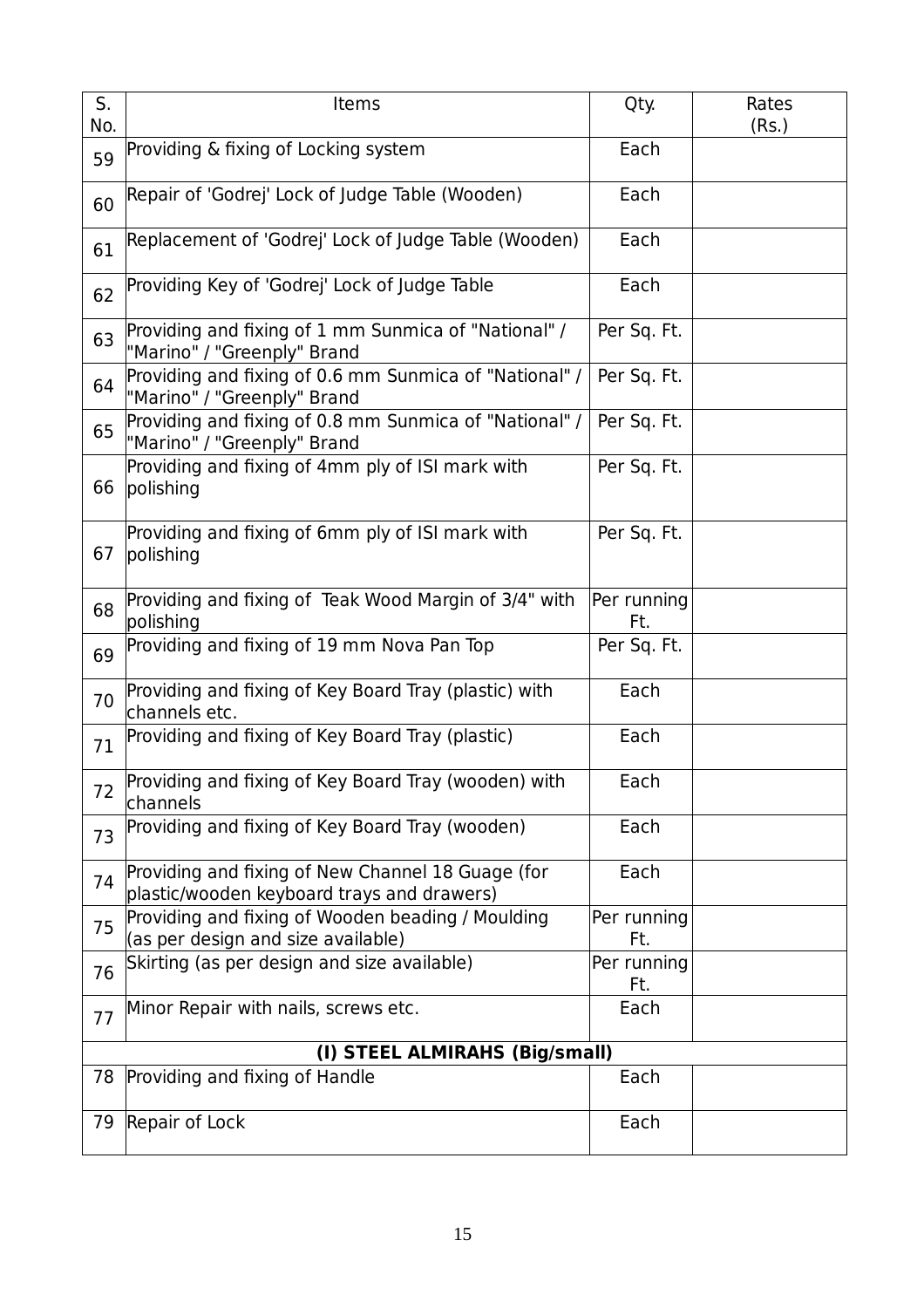| S.<br>No. | Items                                                  | Qty. | Rates<br>(Rs.) |
|-----------|--------------------------------------------------------|------|----------------|
| 80        | Providing & fixing of Lock                             | Each |                |
| 81        | Repair of Locking System                               | Each |                |
| 82        | Providing & fixing of Locking system                   |      |                |
| 83        | Adjustment of Shelf                                    |      |                |
| 84        | Providing of Duplicate key                             |      |                |
| 85        | Minor Repair with nails, screws etc.                   | Each |                |
| 86        | Opening of Almirah                                     | Each |                |
| 87        | Providing and fixing of new steel base(16 Gauge) sheet | Each |                |
| 88        | Providing and fixing of New shelf                      | Each |                |
| 89        | Replacement of new Bush                                | Each |                |
| 90        | Adjustment of Door                                     | Each |                |
| 91        | Providing and fixing of leg(good quality) 18 Gauge     | Each |                |
| 92        | Providing and fixing of steel rod (for wardrobes)      | Each |                |
|           | (J) WOODEN ALMIRAHS (Big/small)                        |      |                |
|           | 93 Providing & fixing of Lock for Wooden Almirah       | Each |                |
| 94        | Repair of Lock of Wooden Almirah                       | Each |                |
| 95        | Providing & fixing of Handle                           | Each |                |
| 96        | Providing & fixing of new wooden shelf                 | Each |                |
| 97        | Minor Repair with nails, screws etc.                   | Each |                |
|           | (K) STEEL FILING CABINET                               |      |                |
| 98        | Providing and fixing of Handle                         | Each |                |
| 99        | Repair of Lock                                         | Each |                |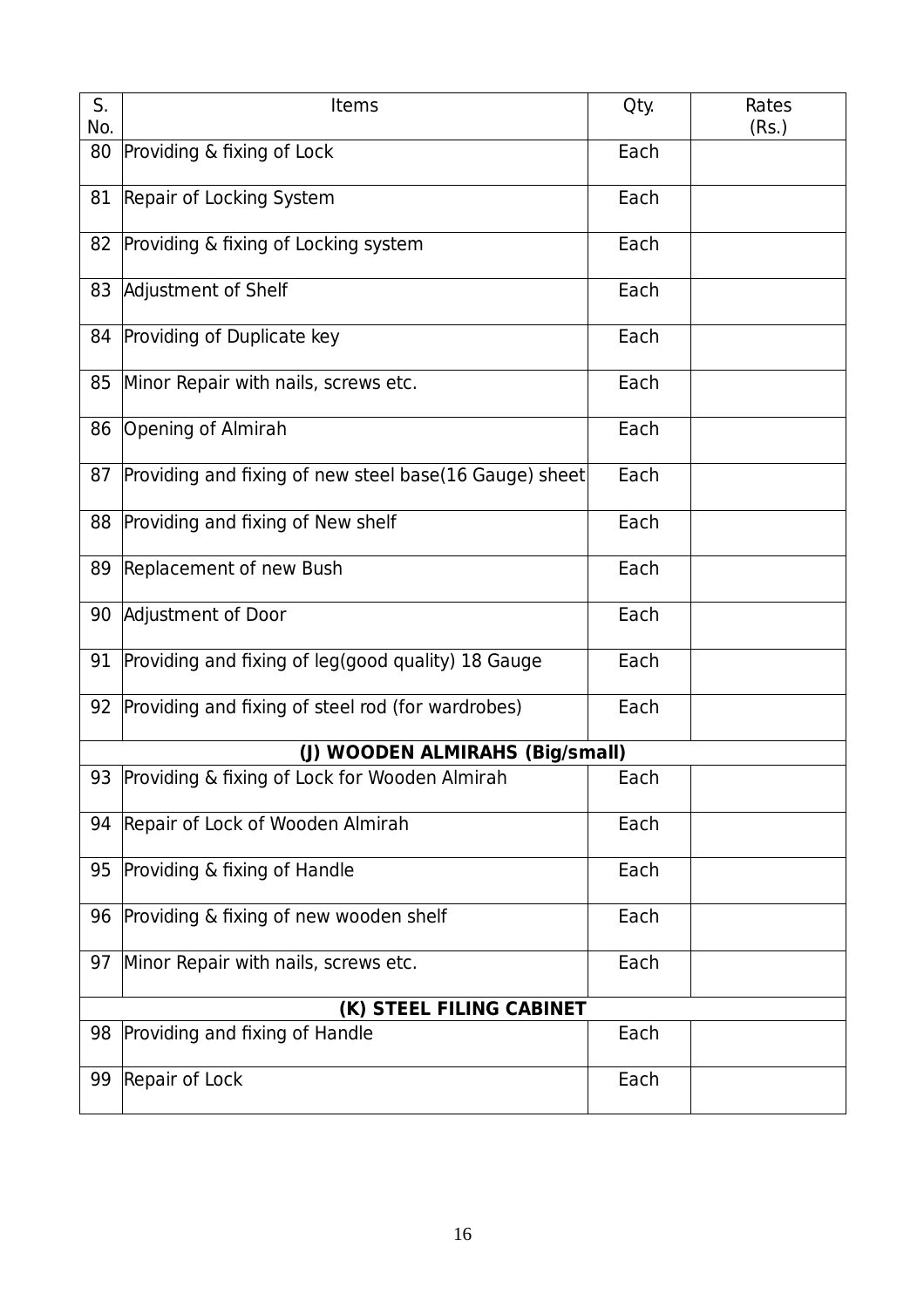| S.<br>No. | Items                                             | Qty. | Rates<br>(Rs.) |
|-----------|---------------------------------------------------|------|----------------|
|           | 100 Providing & fixing of Lock                    | Each |                |
|           | 101 Repair of Locking System                      | Each |                |
|           | 102 Overhauling and Greasing                      | Each |                |
|           | 103 Steel Ball                                    | Each |                |
|           | 104 Providing of duplicate Key                    | Each |                |
|           | 105 Opening of Filing Cabinet                     | Each |                |
|           | 106 Adjustment of Drawer                          | Each |                |
|           | 107 Providing and fixing of new channel(18 Gauge) | Each |                |
|           | 108 Providing and fixing of Push Button           | Each |                |
|           | 109 Minor Repair with nails, screws etc.          | Each |                |
|           | (L) STEEL BOOK CASES/SHELVES                      |      |                |
|           | 110 Replacement of Lock                           | Each |                |
|           | 111 Replacement of metallic Handle                | Each |                |
|           | 112 Repair of Locking System                      | Each |                |
|           | 113 Providing of duplicate Key                    | Each |                |
|           | 114 Adjustment of shelves                         | Each |                |
|           | 115 Providing & Fixing of new steel shelf         | Each |                |
|           | 116 Opening of locked steel book case/shelf       | Each |                |
|           | 117 Minor Repair with nails, screws etc.          | Each |                |
|           | (M) WOODEN BOOK CASES/SHELVES                     |      |                |
|           | 118 Replacement of Lock                           | Each |                |
|           | 119 Replacement of wooden Handle                  | Each |                |
|           | 120 Repair of Locking System                      | Each |                |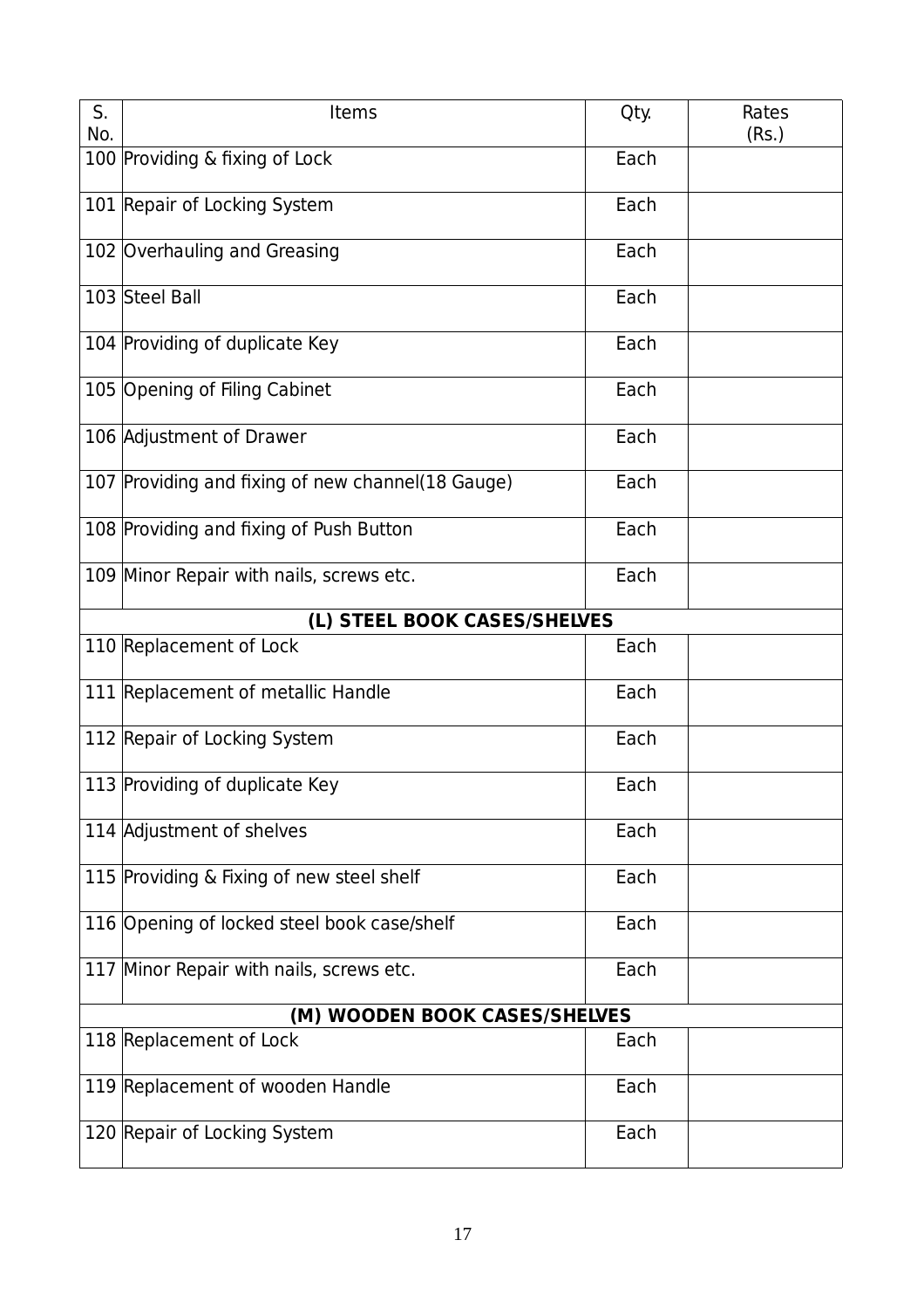| S.<br>No. | Items                                                                                                        | Qty.               | Rates<br>(Rs.) |
|-----------|--------------------------------------------------------------------------------------------------------------|--------------------|----------------|
|           | 121 Providing of duplicate Key                                                                               | Each               |                |
|           | 122 Adjustment of shelves                                                                                    | Each               |                |
|           | 123 Providing & Fixing of new wooden shelf                                                                   | Each               |                |
|           | 124 Opening of locked wooden book case/shelf                                                                 | Each               |                |
|           | 125 Minor Repair with nails, screws etc.                                                                     | Each               |                |
|           | (N) MISCELLANEOUS                                                                                            |                    |                |
|           | 126 Providing of key for different size of pad locks                                                         |                    |                |
|           | $(i)$ 30 mm                                                                                                  | Each               |                |
|           | $(ii)$ 50 mm                                                                                                 | Each               |                |
|           | $(iii)$ 65mm                                                                                                 | Each               |                |
|           | 127 Providing of Key for Chest of Drawers (Wooden)                                                           | Each               |                |
|           | 128 Providing & fixing of Multi purpose 'Godrej' Lock                                                        | Each               |                |
|           | 129 Providing & fixing of Kunda Chapka                                                                       | Each               |                |
|           | 130 Providing and fixing of Handle (Brass) (3" or 4")                                                        | Each               |                |
|           | 131 Providing and fixing of Brass Knobs                                                                      | Each               |                |
|           | 132 Providing & Fixing of Heavy Curtain Rod/channels                                                         | Per running<br>Ft. |                |
|           | 133 Providing & fixing of Curtain Ring                                                                       | Each               |                |
|           | 134 Repair of Venetian Blinds (clips, threads etc.)                                                          | Each               |                |
|           | 135 Opening of Steel Racks (Big size)/Steel long Almirahs<br>(Complete dismantling of shelves)               | Each               |                |
|           | 136 Fixing of Steel Racks (Big size)/Steel long Almirahs<br>(complete fixing of shelves)                     | Each               |                |
|           | 137 Opening of Steel Racks (Big size)/Steel long Almirahs<br>(de-attaching racks by opening few nut & bolts) | Each               |                |
|           | 138 Fixing of Steel Racks (Big size)/Steel long Almirahs<br>(attaching racks by fixing few nut & bolts)      | Each               |                |
|           | 139 Cutting of Steel Racks (Big size)/Steel long Almirahs                                                    | Each               |                |
|           | 140 Providing & Fixing of Wooden Boards/Panels on Steel<br>Racks                                             | Per Sq. Ft.        |                |
|           | 141 Minor Repair of misc. furniture items with nails, screws<br>etc.                                         | Each               |                |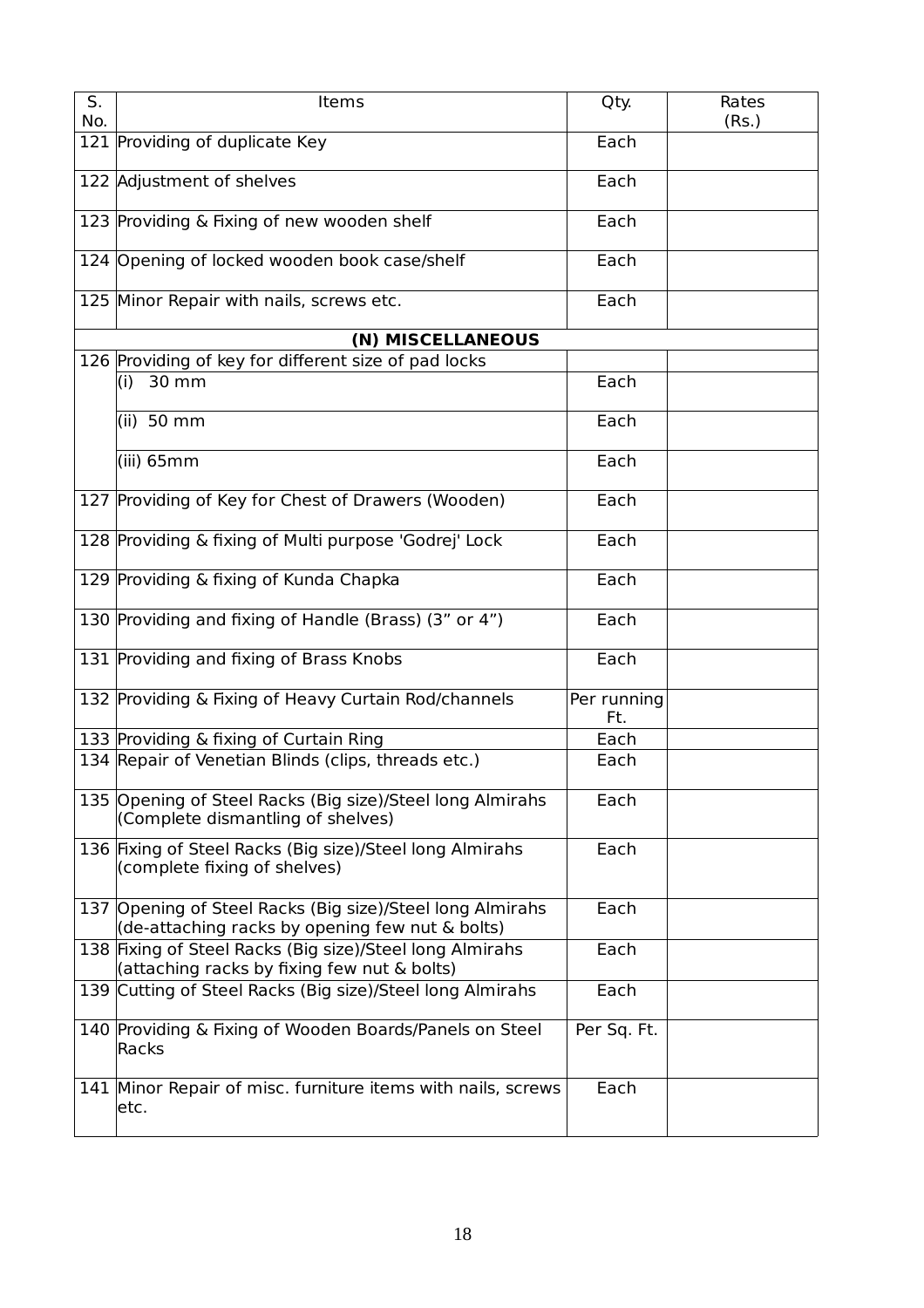| S.  | Items                                                                                                                       | Qty.               | Rates |
|-----|-----------------------------------------------------------------------------------------------------------------------------|--------------------|-------|
| No. |                                                                                                                             |                    | (Rs.) |
|     | 142 Welding of Steel Tables / Steel Trolleys / Steel Benches,                                                               | Per Point          |       |
|     | chairs, etc. (per point)                                                                                                    |                    |       |
|     | (O) Providing & Fixing of glasses on misc. furniture items                                                                  |                    |       |
| 143 | Providing of Table Glass (5mm)                                                                                              | Per Sq. Ft.        |       |
| 144 | Providing and fixing of Table Glass (8mm)                                                                                   | Per Sq. Ft.        |       |
| 145 | Providing and fixing of Table Glass (10mm)                                                                                  | Per Sq. Ft.        |       |
| 146 | Cutting & Buffing of Glass (if required)                                                                                    | Per running<br>Ft. |       |
| 147 | Tapering/Baveling Design (if required)                                                                                      | Per running<br>Ft. |       |
| 148 | Making hole in Table glass for cable manager<br>(standard size: 3" x 3")                                                    | Each               |       |
|     | Providing & Fixing of glasses on doors of steel/wooden<br>149 Book cases/Almirahs and Filing cabinets with sliding<br>doors | Per Sq. Ft.        |       |
| 150 | Providing of fitting accessories for Glass doors (per<br>set) of Book shelves/Almirahs etc.                                 | Each               |       |
| 151 | Providing & Fixing of Vaccum for fixing Table Glasses                                                                       | Each               |       |

\* Note : All rates should be inclusive of labour/cartage charges

GST/TAX extra, if any :

 Signature with date and Rubber Stamp of the tenderer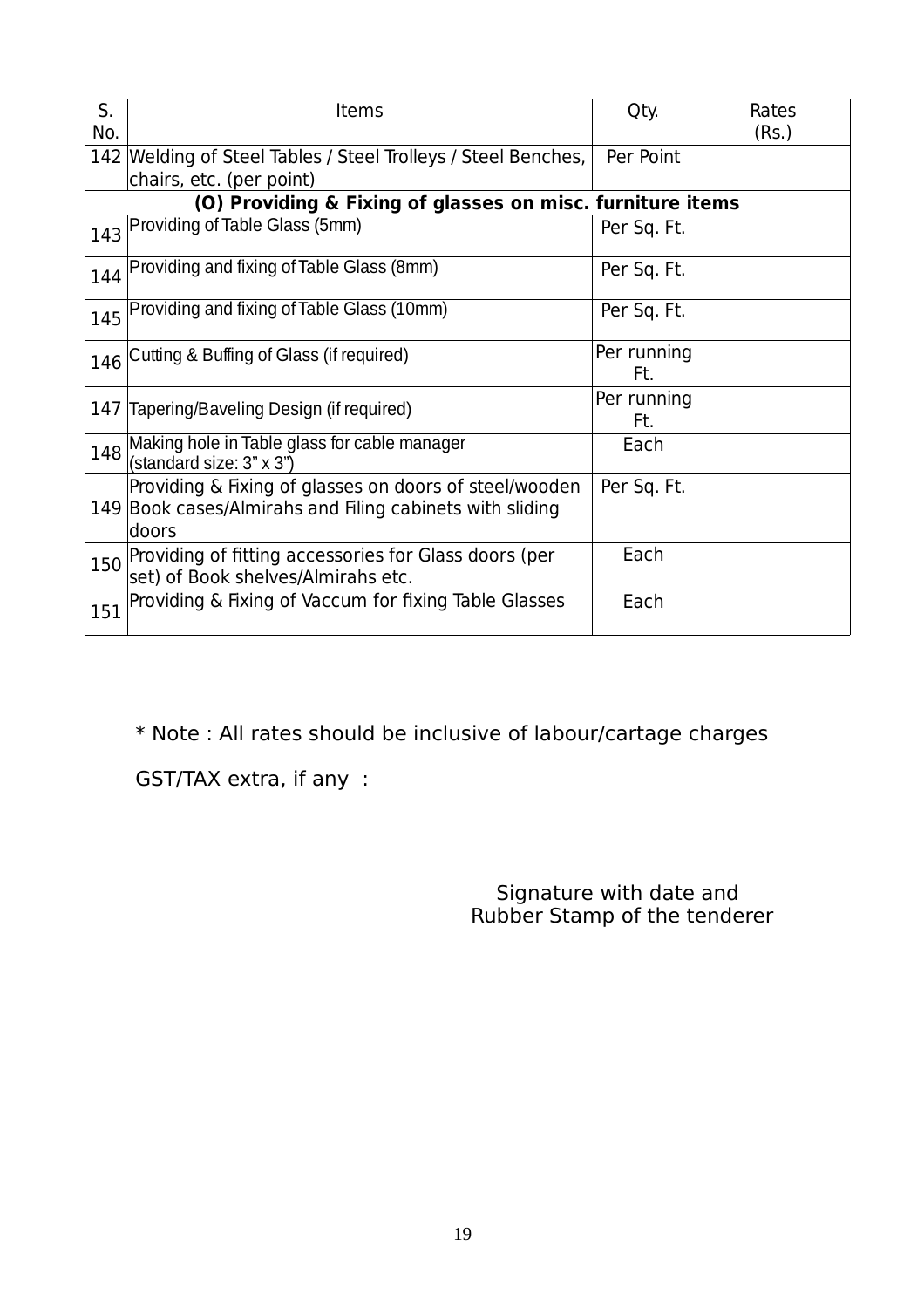### SUPREME COURT OF INDIA ADMN. MATERIAL(P&S)

F.No.78/RC/22/SCI (AM) Dated: 15.03.2022

#### **Last date: 5th April, 2022**

#### PROFORMA FOR SUBMITTING SAMPLES

(To be filled in by the tenderers with reference to Notice Inviting Tender dated 15.03.2022 for Awarding of Contract for maintenance and repair of 'Godrej' and other make revolving/computer chairs, steel pipe cane chairs, Iron trolleys and mobile barricades etc., Maintenance & Repair of Lock & Keys of Misc. Furniture items, Providing and fixing of Sunmica, Ply, top, keyboard, etc. of tables, Providing and fixing of glasses on tables, etc.):

| S.No.            | Items                                                     | Qty. | S.No. in<br>Tender | Sample<br>submitted<br>(Yes/No) | Guarantee<br>Period<br>(if any) |
|------------------|-----------------------------------------------------------|------|--------------------|---------------------------------|---------------------------------|
| $\mathbf{1}$     | 'Godrej' Wheel<br>(as per the design of Chair)            | Each | $\mathbf{1}$       |                                 |                                 |
| $\overline{2}$   | Hydraulic                                                 | Each | 5                  |                                 |                                 |
| $\mathsf 3$      | Coaster Wheel (Plastic)                                   | Each | 7                  |                                 |                                 |
| $\overline{4}$   | Handle                                                    | Each | 9                  |                                 |                                 |
| 5                | Canned Seat (Teak Wood)                                   | Each | 16                 |                                 |                                 |
| 6                | Canned Back (Teak Wood)                                   | Each | 17                 |                                 |                                 |
| $\overline{7}$   | Heavy duty Wheel of trolley (6")                          | Each | 24                 |                                 |                                 |
| 8                | Ball-bearing Rubber wheel of<br>trolley $(6")$            | Each | 26                 |                                 |                                 |
| $\boldsymbol{9}$ | Clamp                                                     | Each | 29                 |                                 |                                 |
| 10               | Locks for Steel and Wooden Table<br>(with make)           | Each | 50 & 57            |                                 |                                 |
| 11               | Handle for Tables (with make)                             | Each | 55                 |                                 |                                 |
| 12               | Godrej Lock for Judges Table<br>(Wooden) (with make)      | Each | 61                 |                                 |                                 |
| 13               | Lock for Steel Almirah (with make)                        | Each | 80                 |                                 |                                 |
| 14               | Handle for Steel Almirah (with<br>make)                   | Each | 78                 |                                 |                                 |
| 15               | Steel rod (for Steel Almirahs/<br>Wardrobes ) (with make) | Each | 92                 |                                 |                                 |
| 16               | <b>Heavy Curtain Rod</b><br>(with make)                   | Each | 132                |                                 |                                 |
| 17               | Brass Handle (3" or 4") (with<br>make)                    | Each | 130                |                                 |                                 |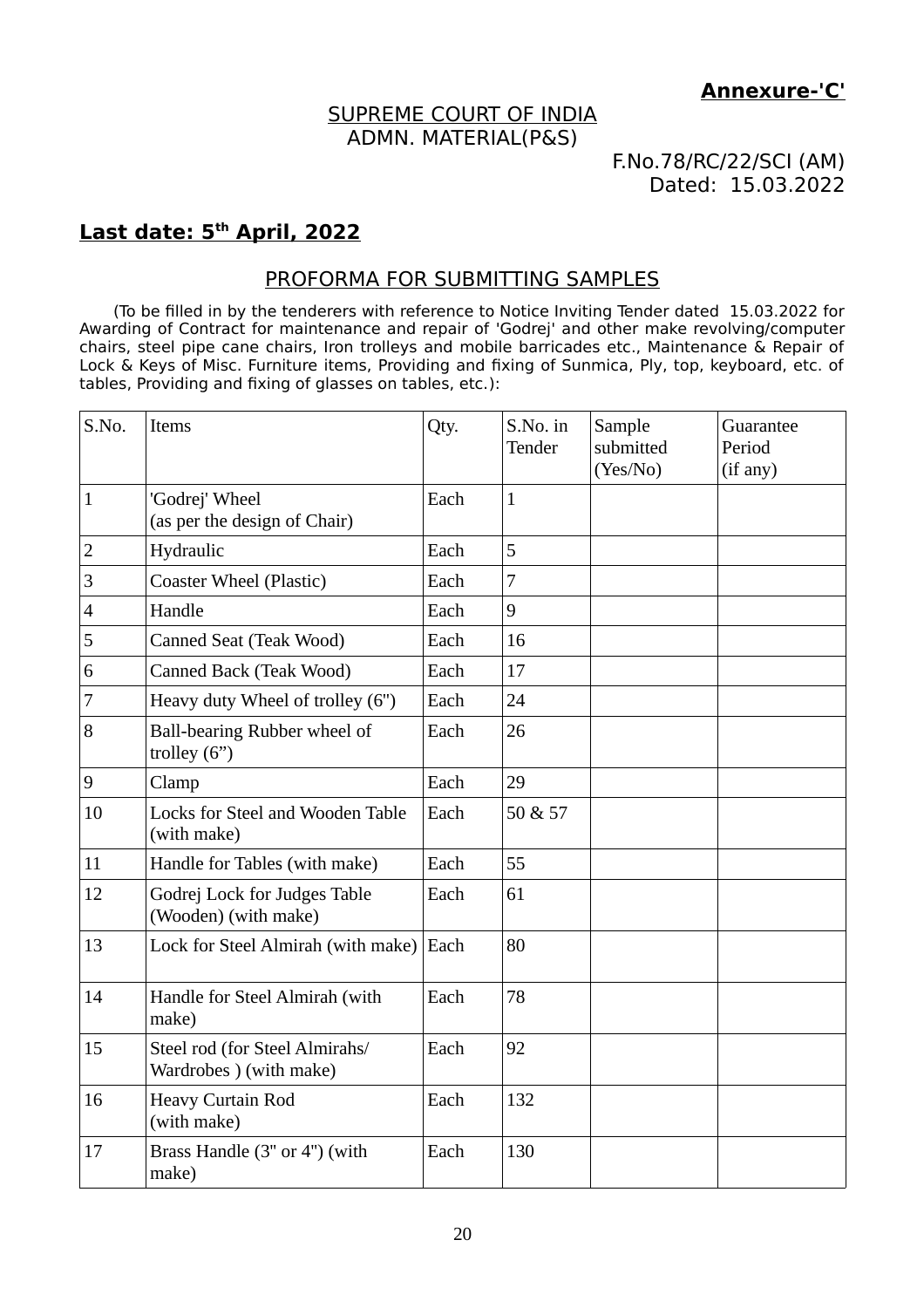| 18 | 1 mm Sunmica of National"/<br>"Marino"/ "Greenply" Brand             | Sq. Ft. | 63  |  |
|----|----------------------------------------------------------------------|---------|-----|--|
| 19 | 0.6 mm Sunmica of "National"/<br>"Marino"/ "Greenply" Brand          | Sq. Ft. | 64  |  |
| 20 | 6mm ply of ISI mark with<br>polishing (with make)                    | Sq. Ft. | 67  |  |
| 21 | 19mm Nova Pan Top                                                    | Sq. Ft. | 69  |  |
| 22 | Key Board Tray (Plastic) (with<br>make)                              | Each    | 70  |  |
| 23 | Table Glass (5mm)                                                    | Sq. Ft. | 143 |  |
| 24 | Table Glass (8mm)                                                    | Sq. Ft. | 144 |  |
| 25 | Table Glass (10mm)                                                   | Sq. Ft. | 145 |  |
| 26 | Glass for doors of steel/wooden<br>book cases/ steel filing cabinets | Sq. Ft. | 149 |  |

Note : All the items must have tags/stickers duly signed/stamped by the tenderer with the description of each item.

> Signature with date and Rubber Stamp of the tenderer